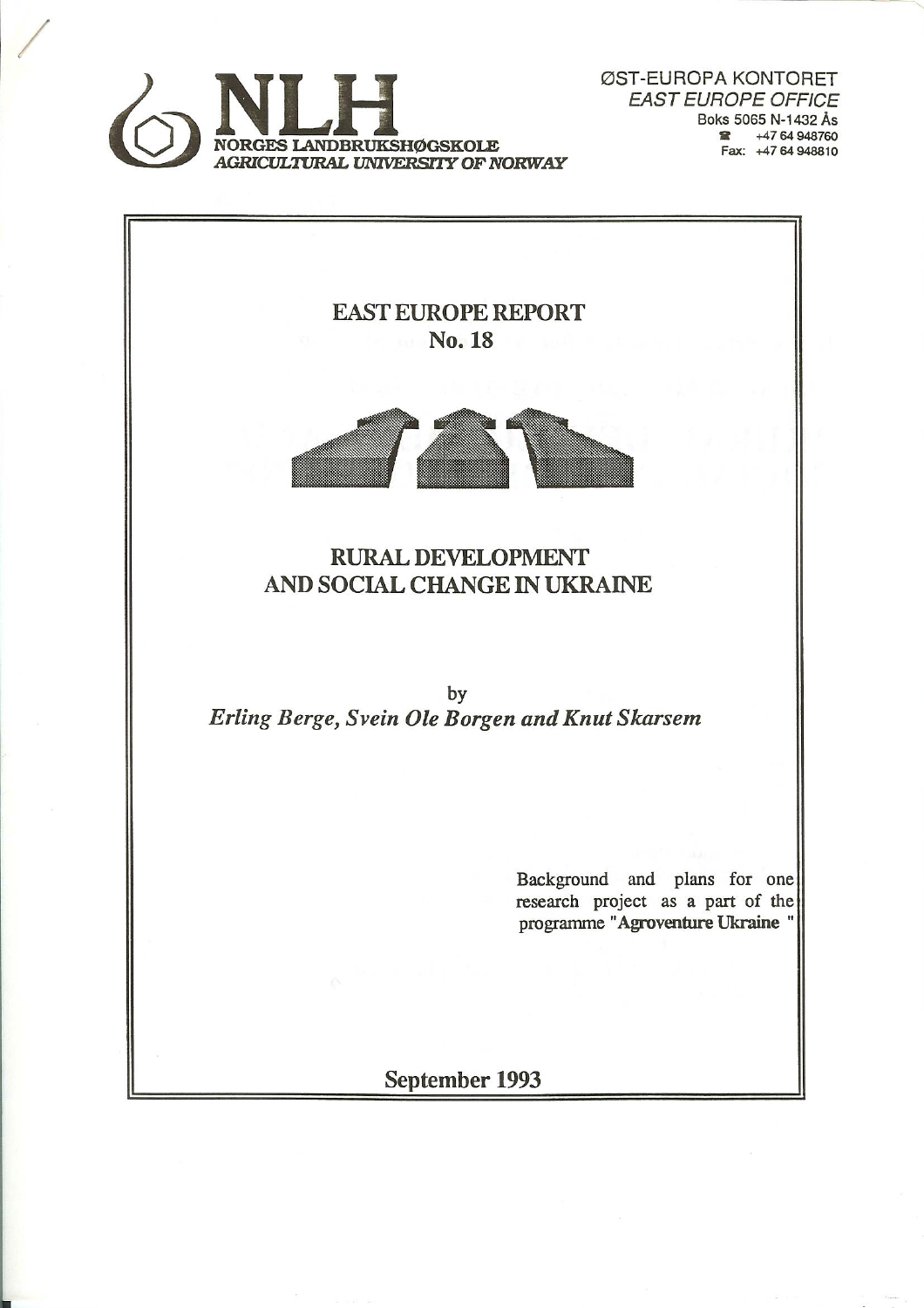**Erling Berge, Svein Ole Borgen and Knut Skarsem** 

**Research for "Argroventure Ukraine":** 

# **"Rural Development and Social Change in Ukraine"**

#### Contents:

| 1. Introduction                                | . |
|------------------------------------------------|---|
| 2. Brief review of project history             | . |
| 3. An introduction to the research issues      | . |
| 4. Previous research                           | . |
| 5. Three sub-projects                          | . |
| 6. Organization of the sub-projects and budget |   |
| 7. References                                  |   |
|                                                |   |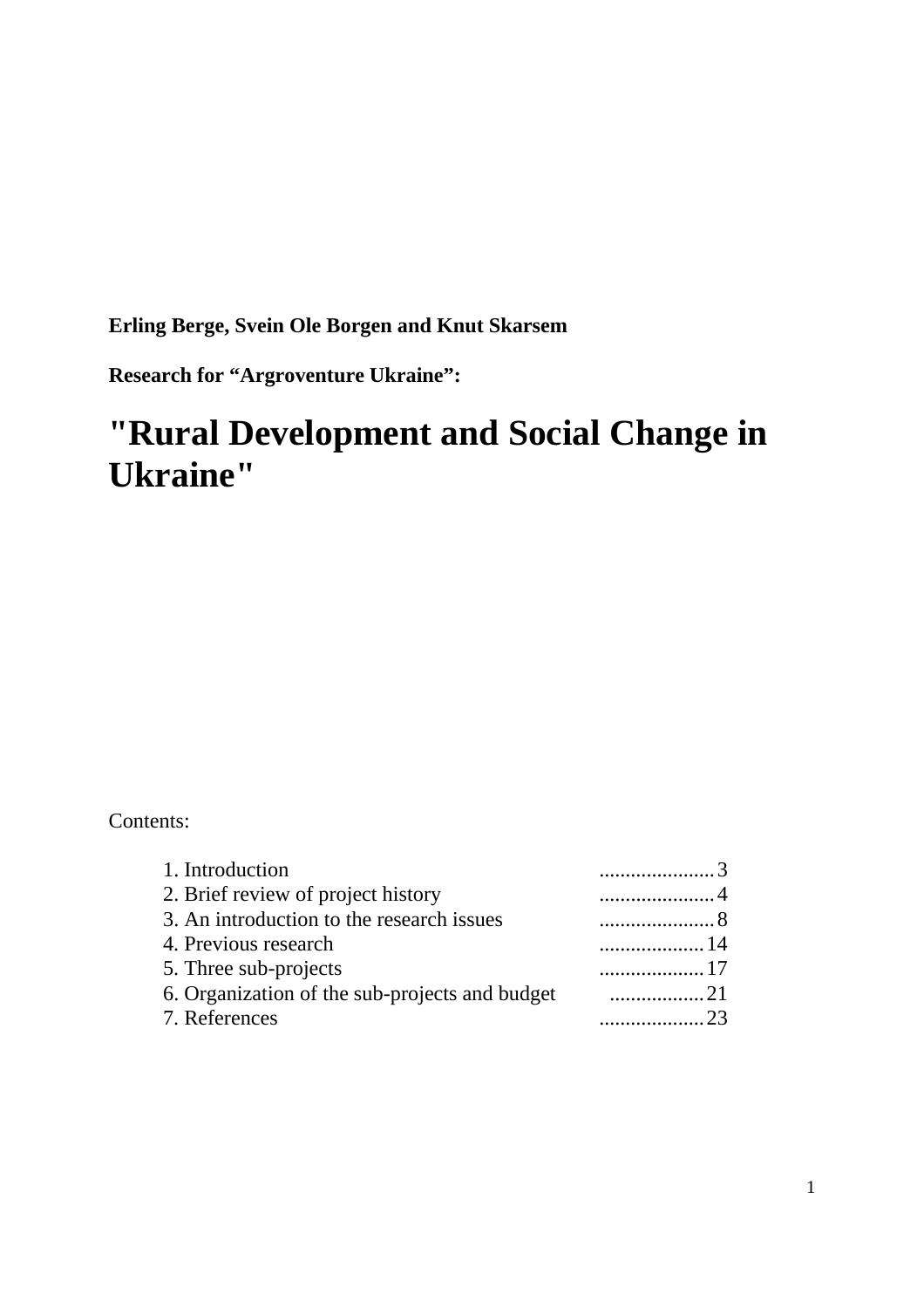## **1. INTRODUCTION**

The Agricultural University of Norway has, during the past few years, been actively working with the problems of rural society as these are related to changes taking place in the Ukrainian society after the dissolution of the Soviet Union. This interest is organized as a development programme called Agroventure Ukraine, which has established contacts with Vojkovsky state farm in Zgurovka Rayon in order to explore and demonstrate how work and living conditions can be improved. Vojkovsky State farm is also participating in a Ukrainian-Norwegian joint venture company, aiming at improving their agricultural production. The problems encountered in the development program necessitate an investigation into the foundations for alternative local policies both at community level and business level.

So far, the state farm has been the site for graduate student research as well as a Master of Science thesis. This is to be followed by a more in depth look at the rural society and its potentials for change.

The purpose of this paper is to:

- Give a brief review of various activities of the development program to date, and how they are interlinked.

- Give an assessment of preliminary experiences and the feasibility of doing research relevant to the task of suggesting alternative policies.

- Propose a design for a one year research project with potential for extension.

The goals of a research project directed by Agricultural University of Norway will be twofold. On the one hand, the main purpose will be to pursue scientific questions like the interrelations of property rights systems and organization of society. On the other hand, it will be a goal to give the best available advice to the management of Vojkovsky and the members of the local community in their efforts to improve the performance of the local economy and achieve higher standards of living.

At the outset we would like to emphasize that the research project "Rural Development and Social Change in Ukraine" is to supply a framework for several interlinked research tasks, some small, some large. The project as it is proposed here actually consists of 3 sub-projects. The number of projects could easily expand - or contract. And the research project is only one project within the development program 'Agroventure Ukraine".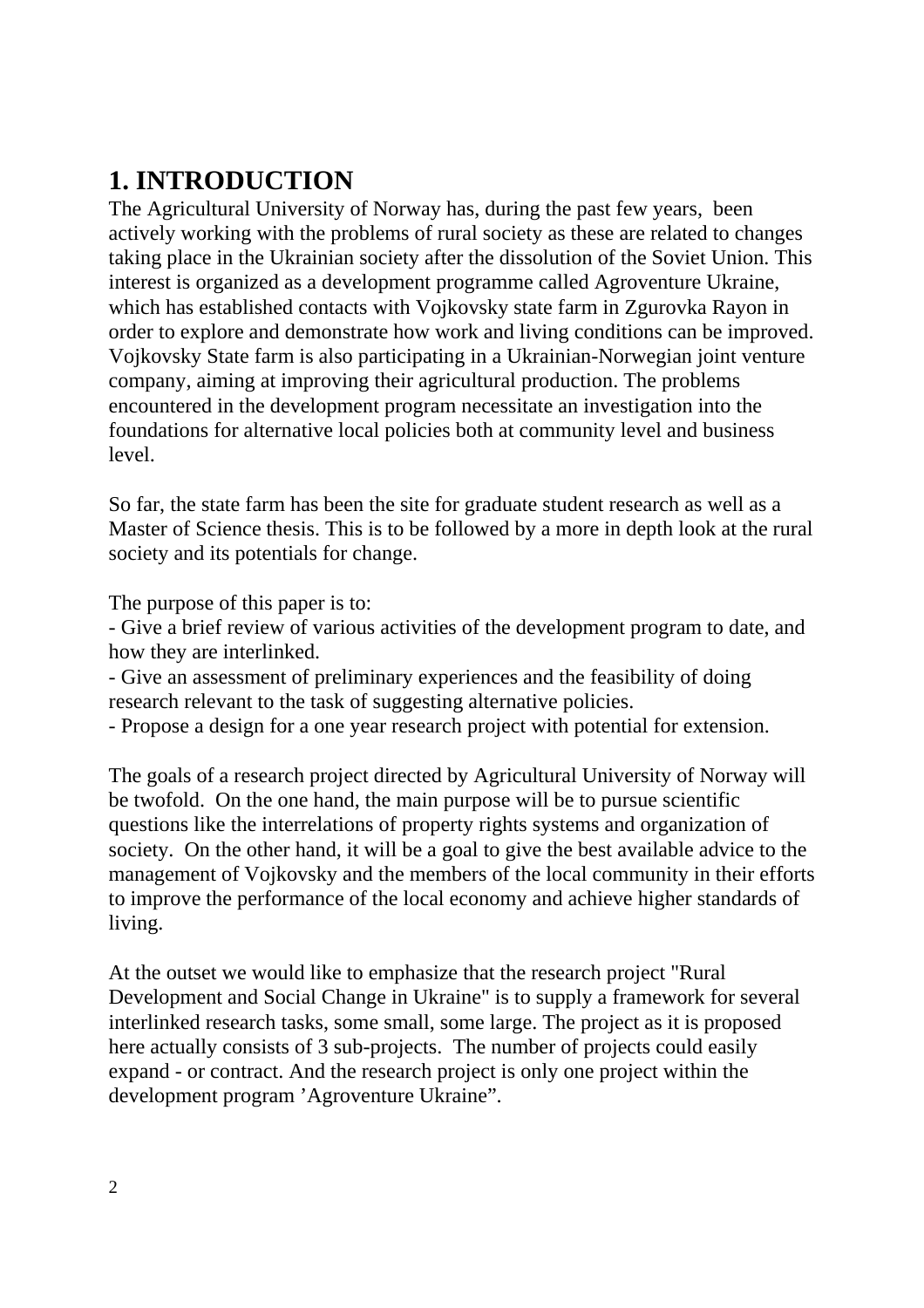The **composite** character of the development program - research, development, education and business - could give interesting synergies. The development program uses Vojkovsky as point of departure, but the various tasks - e.g. in business and education - necessitates a continually shifting level of work. This will be reflected in the research problems. In other words: the research has a **multilevel approach**. It will be shifting its focus from "micro" (e.g. management of Vojkovsky) to "macro" (e.g. property rights and institutional change in Ukraine etc.) and vice versa. Last, but not least, the **action** orientation of the research should be underlined. Particularly in sub-projects I and II, the theoretically interesting questions will be closely linked to the exploration of feasible development paths rather than to static theoretical testing.

## **2. BRIEF REVIEW OF THE HISTORY OF THE DEVELOPMENT PROGRAMME.**

Since 1990 the Agricultural University of Norway has been engaged in preparing for, and evaluating the feasibility of a commercial joint venture between related Ukrainian and Norwegian agricultural companies. The various activities were organized as the development programme Agroventure Ukraine. The origin of the programme was a contact between the trading firm UTL Norway A/S in Bergen and E.O.Paton Electric Welding Institute in Kiev.

The original idea was to establish a "Norwegian" farm in Ukraine. This farm was to be equipped with modern technology, demonstrate efficient operation in a market economy and serve as a model for Ukrainian agricultural production. (Berge & Sjøflot 1990). After discussions and further development of the idea by representatives from the Agricultural University of Norway, it was decided to plan for a large scale agricultural project, including processing and distribution of food products to the consumers. The intentions of the Norwegian commercial partners were to sell Norwegian know-how, technology, and products to the programme, to gain experience from operating in the Ukrainian market, to provide a model for similar Norwegian ventures in Ukraine, and - of course - in the long term to make a profit directly from the programme. It was also a goal to make a contribution towards increasing the food supply in Ukraine, as well as developing the professional skills and knowledge of the Norwegian participants. (Apeland et al 1992).

## **2.1 PILOT PROGRAMME.**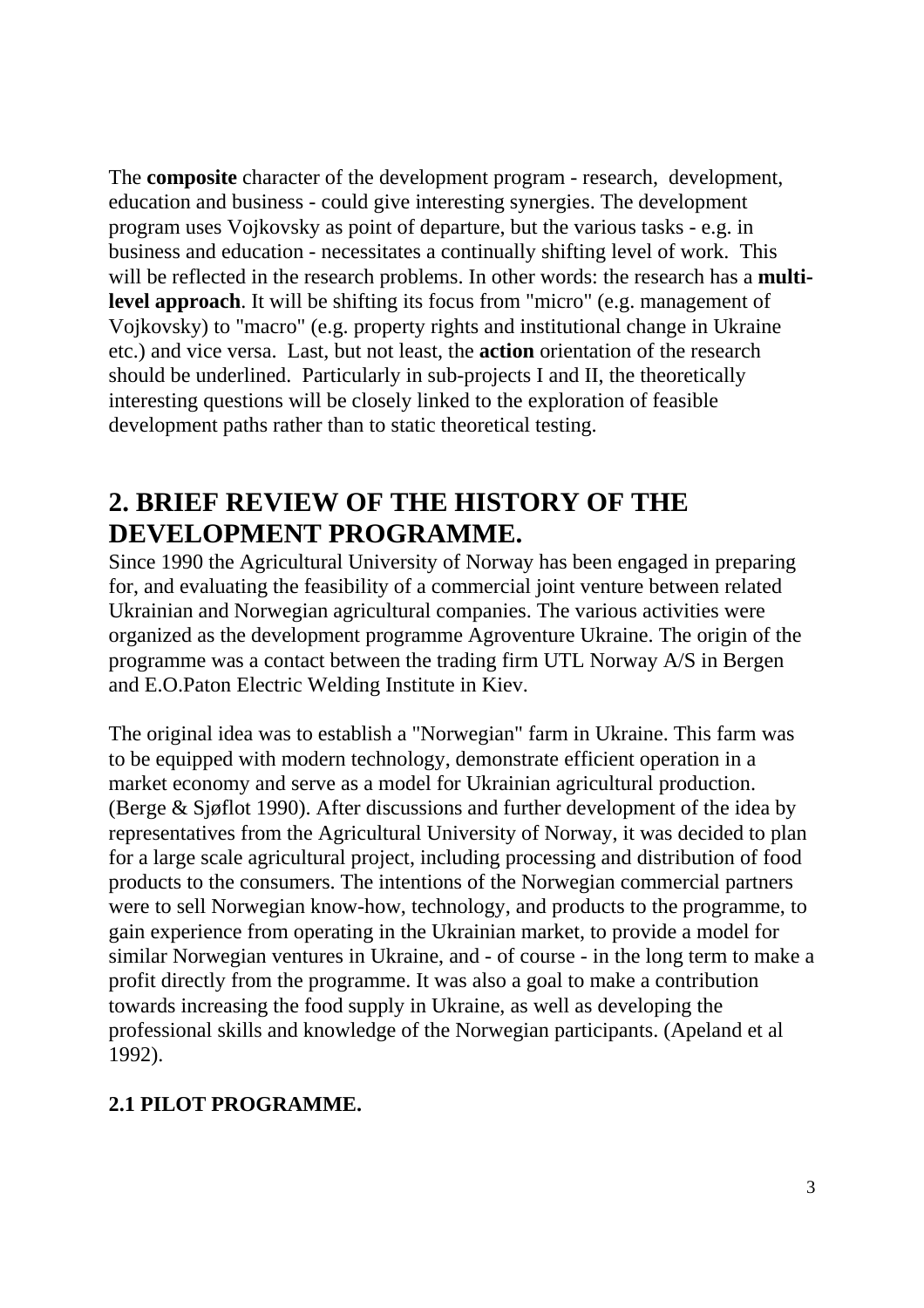Plans for (Sjøflot 1990a) and application for support (Sjøflot 1990b) of the pilot programme "Agroventure Ukraine" were forwarded to the Ministry of Foreign Affairs in Norway at the end of April 1990. In October 1990 the ministry granted 1.1 millions NOK to a pilot programme and NOK 100 000 were granted from the Ministry of Agriculture. In an agreement from November 1990 the Paton Institute and the Kiev Regional Authorities confirmed financial and practical support for the project from the Ukrainian side. The Agricultural University of Norway was responsible for the implementation of the pilot programme. To supervise the execution of the programme a board (Jakob Apeland, Birger Solberg, Øystein Berge, Hans Sevatdal and Halvard Baugerød) was elected and a programme manager (Lars Sjøflot) was appointed (Sjøflot 1991a).

Work on the pilot programme started 1st December 1990, and terminated 23rd December 1991. It comprised the following activities (Apeland et al 1992).:

1. Collection of information during visits in Ukraine by the programme manager, Norwegian co-partners and members of the programme board. The visits included 5 state and collective farms, processing enterprises, local and central governments, institutions and organizations, grocery shops and food markets, private homes, and cultural institutions,

2. Collection of information from literature, news reports and conferences,

3. Translation and study of Ukrainian laws and regulations,

4. Visits by Ukrainians to Norway. This included visits to farms and industry tied to the agricultural sector, as well as contacts with agricultural organizations, authorities and politicians,

5. Utilization of Norwegian expertise. This included consultations with specialists from various departments at Agricultural University of Norway, as well as hired external expertise,

6. Contact with Norwegian enterprises being potential participants in the business part of the project,

7. Cooperation with journalists from newspapers, periodicals, radio and TV, and 8. Contact and cooperation with the Norwegian Foreign Services and the Norwegian Trade Council.

During the pilot phase of the project, the State farm Vojkovsky was chosen as the site for further work in the programme. It was assumed that the complete production apparatus and work force at Vojkovsky were to go into the project (Sjøflot 1991a). As a conclusion on the pilot programme the programme board presented "Plans for Main Programme Agroventure Ukraine" (Sjøflot 1991b).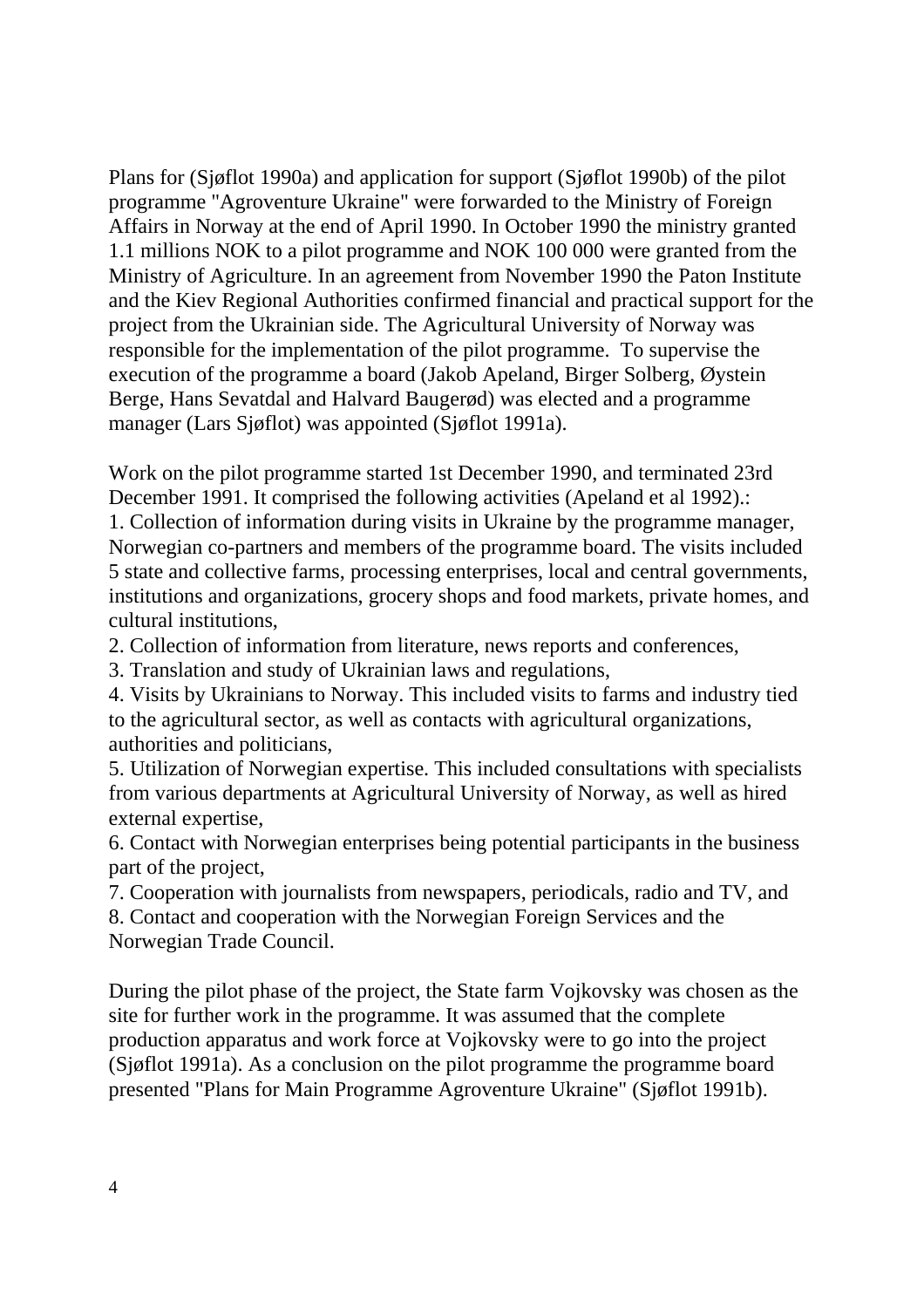## **2.2 THE DEVELOPMENT PROGRAMME.**

The activities of the main development programme 'Agroventure Ukraine" is divided into two parts: a **project part** and a **business part** (Sjøflot 1991b).

### **2.2.1 The project part.**

The project part of Agroventure Ukraine is administered by the Agricultural University of Norway, and financed by the Norwegian ministries for Foreign Affairs and Agriculture with approximately 2 million NOK per year for a period of three years (1992-94) (Sjøflot 1992b). The task of coordination and administration is the responsibility of the Committee of East European Affairs of the Agricultural University of Norway, with, since April 1st 1992, the East Europe Office as its executive body (Sjøflot 1992a).

The project part will include assistance for planning and internal organization of the joint venture company, assistance for training of the labor force, and development of infrastructure and administration of the local community of Vojkovsky (Sjøflot 1992b). The plans are presented in "Plans for Main Project Agroventure Ukraine" (Sjøflot 1991b). The main tasks are summed up by Sjøflot (1992a):

- assistance for internal restructuring;
- establishing of systems for planning and monitoring of the economy;
- physical and social development of the villages Vojkovo and Sofioka;
- assistance for improving the local administrative system;
- assistance for improving the infrastructure of the area;

- establish and maintain contacts between the business part and relevant expertise, organizations, and authorities;

- coordinate research and educational activities attached to the project.

#### **2.2.2 The business part.**

The joint venture company **Vitova Ltd.** was founded in Kiev on July 6th, 1992. Vitova Ltd. is a share holding company with 51% of the shares owned by **Agro East A/S** (Norwegian), 17% by **State farm Vojkovsky** (Ukrainian), 16% by **UKO-Invest Ltd** (Ukrainian) and 16% by **E.O.Paton Electric Welding Institute** (Ukrainian). Agro East A/S is owned by the Norwegian companies Elopak A/S, Kverneland A/S, Landteknikk A/L, Norsk Hydro A/S, Norsk Rødt Fe, Norsk Svinavlslag, Norske Potetindustrier, Statkorn and Unopat A/S (Sjøflot 1992b). The supreme body of Vitova Ltd. is the board, consisting of six representatives, three appointed by Agro East A/S and one by each of the Ukrainian participants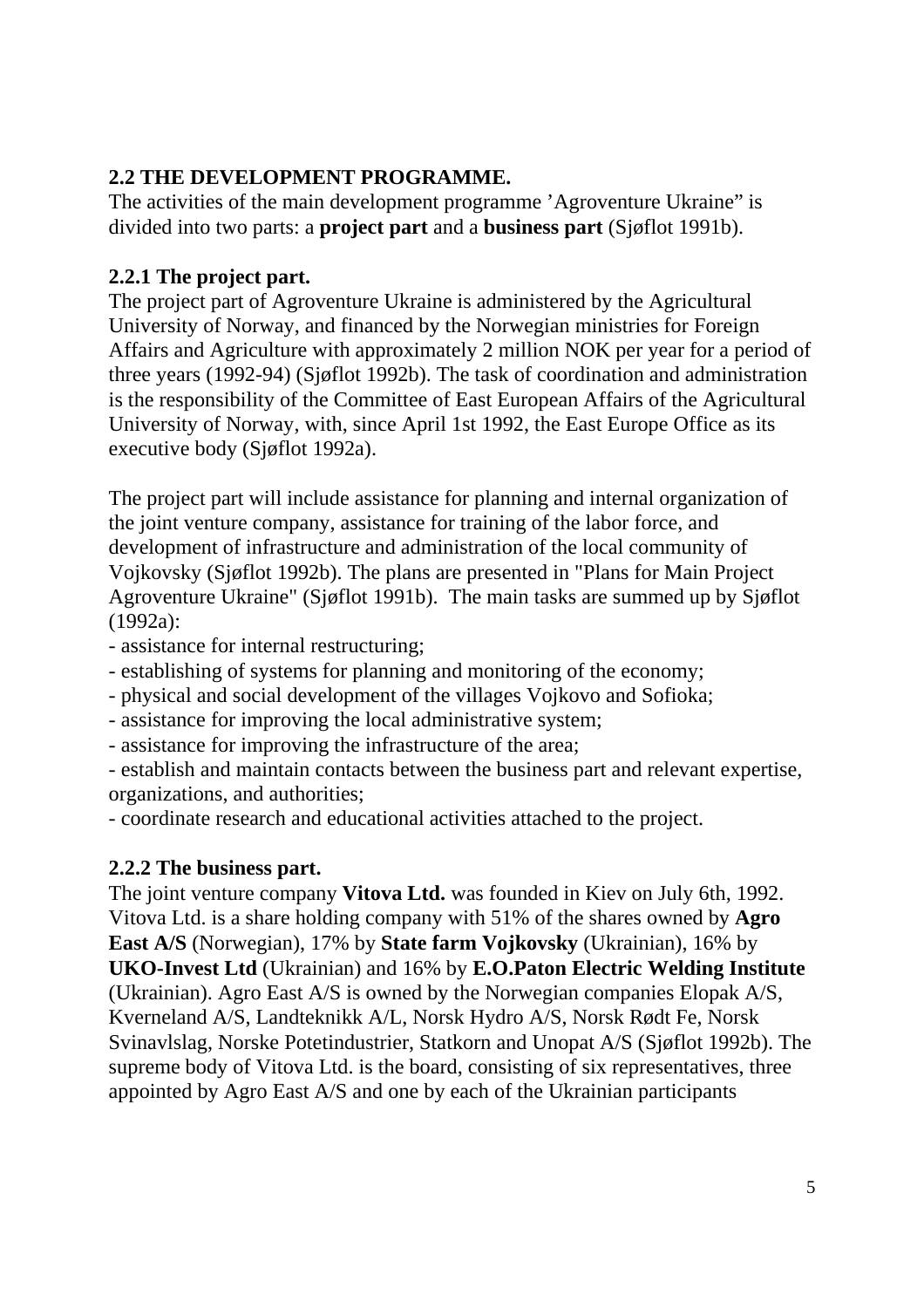("Statutes" 1992). Nikolay Kvasha, director of the state farm Vojkovsky, was appointed director of Vitova Ltd.

According to the statutes (1992) of the company, the scope of Vitova's activities is: - agricultural primary production and food processing activities;

- building activities, manufacturing and service of machinery and equipment;

- marketing of products and trading activities including its own trade network, exporting and importing any products and services and including intermediate activities in Ukraine and abroad;

- providing services for tourism and cultural activities;

- cooperation with scientific institutions and organizations on development of activities.

#### **2.2.3 Short summary of business development, August 1993.**

Since the founding of the joint venture company Vitova Ltd, the board has had three meetings. A feasibility study of potato and milk production and delivery has been done. The study finds that to make an investment profitable, it is necessary to find markets that are willing to pay a product price far above today's normal market price. This is due to the comparatively high cost of the western processing equipment needed. To justify this they think it will necessary to maintain a product quality that is clearly different from what is found on the market today.

Plans have been made for milk processing and alcohol production from potatoes. The construction of a dairy plant in Vojkovo was given the first priority. Other projects well on their way are the construction of a guest house in Vojkovo and preparation of office facilities in Kiev. The schedule of the joint venture project has been delayed, mainly due to problems with financing the activities and to uncertainty among the population of Vojkovsky towards the development. It was agreed that positive response/participation from the workers and the village inhabitants would be of crucial importance for the development of VITOVA Ltd. Their views and wishes have to be taken into account. Such a process will take some time and is planned to be dealt with in the project part of "Agroventure Ukraine". As of August 1993, the prevailing view of the prospects is that the business potential of potato production and processing now is small, and that the business activities for the time should concentrate on dairy production and tourism. The first tourist group of 9 Norwegian farmers has already visited Vojkovsky state farm.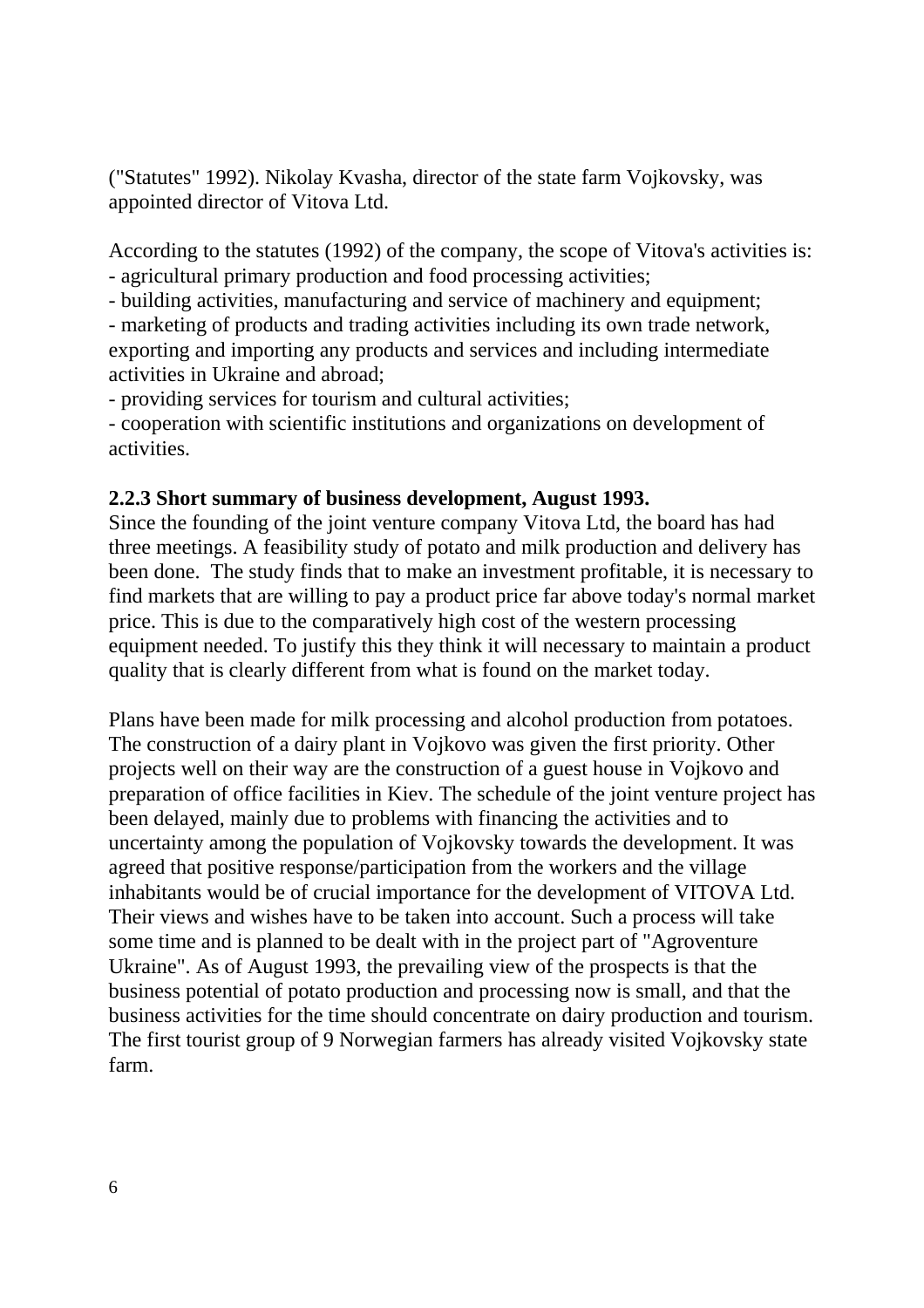#### **2.2.4 Evaluation of the study programme in Business Administration at the Economy Faculty, Bila Tserkva Agricultural College,**

Two years ago the Agricultural University of Norway entered an agreement of cooperation with the Bila Tserkva Agricultural College. As part of this agreement students from Bila Tserkva acted as translators for the Norwegian students who in the fall of 1992 visited Vojkovsky as part of their course work (see Onsaker Berg et.al.1992 and Dille et.al. 1992).

The goal of the Bila Tserkva Agricultural College is to develop their curriculum to an international level of competence. To assist in this the Agricultural University of Norway agreed to do an evaluation of the recently established study programme in business administration. In June 1993 professor Per Ove Røkholt, professor Edvin Kile, research fellow Trond Sem, and assistant professor Marie Steen Rønnestad, visited Bila Tserkva to collect relevant information.

## **3. AN INTRODUCTION TO THE RESEARCH ISSUES**

#### **3.1 Background**

Ukraine has been a part of the Russian empire since 1654. Earlier large parts of Ukraine were part of Poland and Lithuania. The historical legacy is different in the western parts of the country compared to the eastern.

A central feature of contemporary Ukrainian society is the extensive central control characterizing both the tsar regime and the communist regime. In principle all decisions were legitimized by the consent of the one man at the top whether it was the tsar or the first secretary of the Communist Party of the Soviet Union. The long history of rule from the top has shaped both culture and institutions.

Another central feature of Ukrainian society is the system of property rights at the core of the Marxist theory of society. By vesting property rights in productive capital with the state, the rights and duties of ownership would in a central command system ultimately come to rest with one person, the leader of the Communist Party.

The institutional system developed to organize production and distribution of goods in Ukrainian society has been profoundly shaped by the system of property rights and the way of legitimizing decisions which developed (Kaminski 1992). The theory of property rights at the core of the communist theory of society and the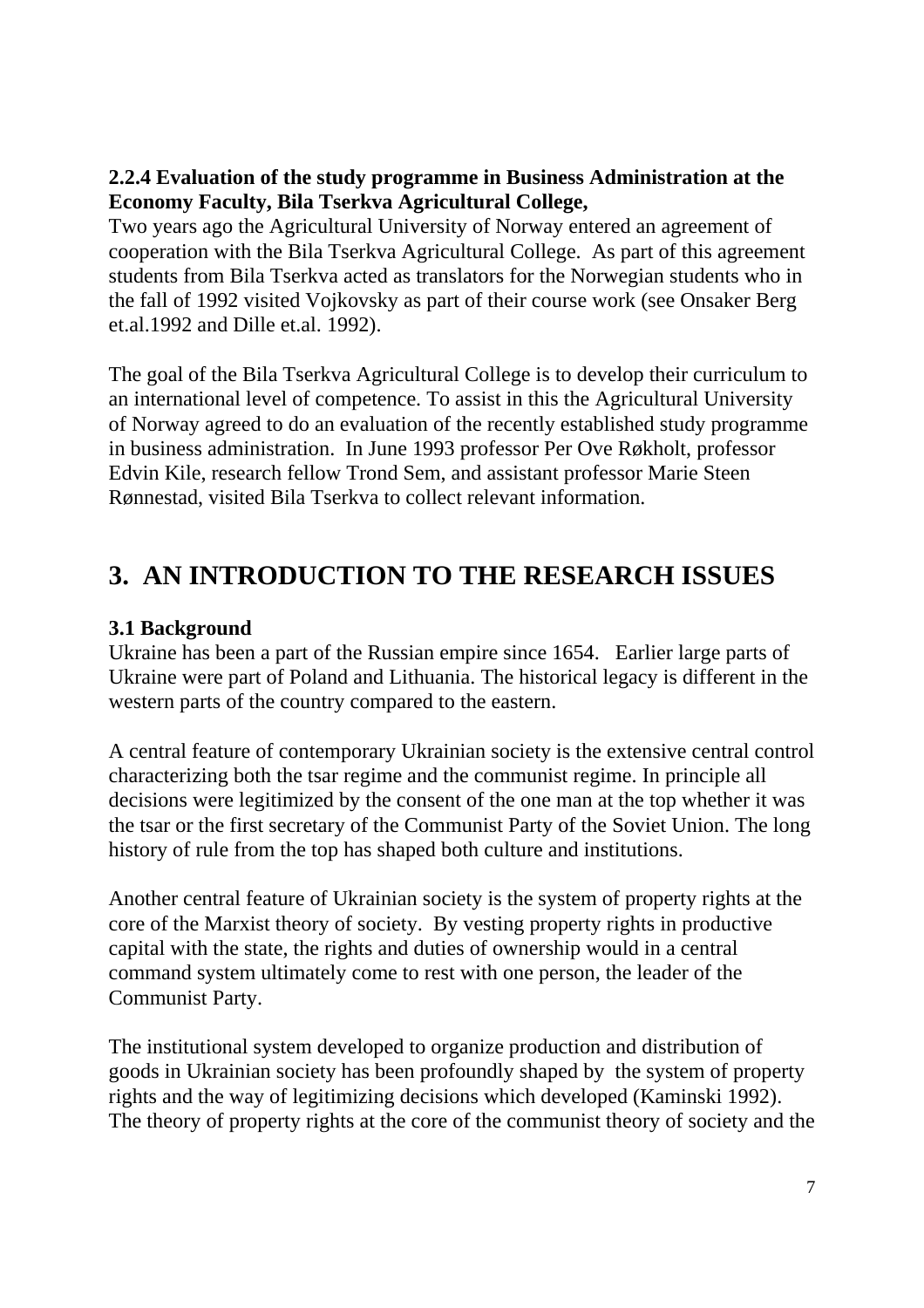centralized system of making decisions reinforced each other. The organization of production and distribution in a centralized society will be facilitated by a system of property rights founded on the Marxist theory of society. But this system of management made socially responsible management of resources a practical impossibility. The distribution of rights and duties was not tailored to fit the actual possession of relevant information and possibility for action. Decision-making on long term resource use was unable to take into account the actual knowledge of the local resource appropriators, and the local resource appropriators were not motivated to consider the long term interests of society in their short term activities. The actual system of claim rights, duties, privileges, powers, liabilities, and immunities which developed tended to make the situation worse.

Perhaps the most significant force behind the breakdown of the Soviet empire can be found in the deficiencies of the system of resource management. At all levels of government the system of rights and duties has to be re-examined and reallocated to get a sensible match.

Ukraine has inherited the administrative and societal organization of the Soviet Union. Research on the Ukrainian society, also in a setting like Vojkovsky state farm, must have an understanding of this system as a point of departure. The power base of the system of rights and duties has to be factored into the understanding of the system, and taken into account in the proposals for changing the institutional setup.

The power base of the system is partly the cultural understanding of how resource management ought to be performed (e.g. a belief that only a central decision is legitimate), and partly the system of administrative positions developed to take care of this. Since the ultimate head of the state could not control the flow of information, much less act sensibly upon it, the solution was to control the allocation of personnel to the administrative positions through which important information flowed and where decisions had to be made. The nomenklatura system ( the system of positions where political, i.e. Party, approval of personnel was needed ) grew steadily during the communist period. One (unintended) consequence of this system was an erosion in the quality of the personnel of the various administrations. The incumbents of the nomenklatura positions are understandably not very anxious to abolish their jobs, particularly not those who have found ways of exploiting the position for personal gains. Their existence and interests have to be a part of both the explanation of the situation and any proposals for reforms.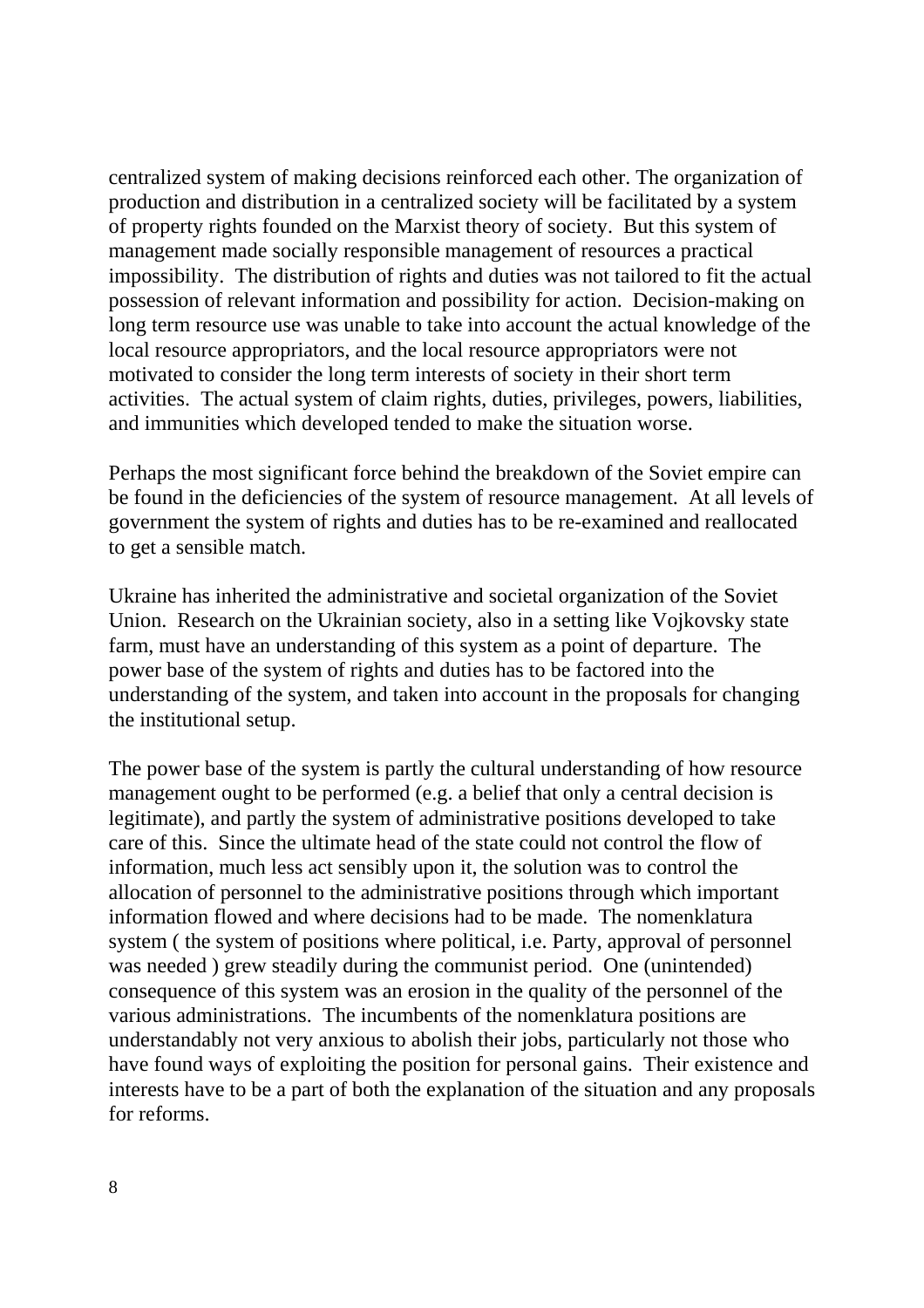#### **3.2 Planning for social change**

Planned social change is a difficult task. Jon Elster (1984) warns about the problems of achieving welfare policy goals through planned reforms. To illustrate the process which produce different outcomes of social change he first considers local versus global outcomes (a solution which works in a small scale field trial may not work if implemented globally), next partial versus net outcomes (a small positive outcome may be swamped by the many negative side effects), then short term versus long term outcomes (a solution which works today may not work in the future) and, finally, transitional versus equilibrium outcomes (problems during the period of implementing a reform may tell little about how the new institution will perform once the 'dust' has settled). He finds that even if one in planning is concerned about the best means to achieve the GNLE-outcomes: the global, net, long term, equilibrium -outcomes, the implementation will tend to be guided by the LPST-outcomes: the local, partial, short term, transitional outcomes, and the result will be anything but what one set out to achieve. He concludes that if one considers planned social change to be a process where the best means of achieving a given goal is sought, one most likely will fail. To improve the chance of success the processes of planning and implementation must be sharing the long range goals. He thinks the process will have its best chance of success if these goals are rooted in a conception of a just society. The process of planning and implementing change should be governed by normative conceptions, not by instrumental rationality. But of course, once the welfare goals have been agreed upon, instrumental rationality has its role to play.

From quite another approach Berge (1992) argues that sustainable resource utilization presupposes some minimum of democratic government and human rights. Government is necessary to coordinate human action and ensure a just distribution of the gain from cooperation. Human rights and democracy are necessary as checks on government. Democracy ensures that the government pursues the public good and do not turn parasitic. Human rights ensure that the necessary variety of opinion and powerbases are preserved so that a democracy can work properly.

Conceptions of a just society are social constructions growing out of the perceptions and experiences of everyday living. Representative democratic government seems to be the best way (at least it has survived the tests of history for longer than other types of democratic government) of expressing such social constructions in a politically effective way.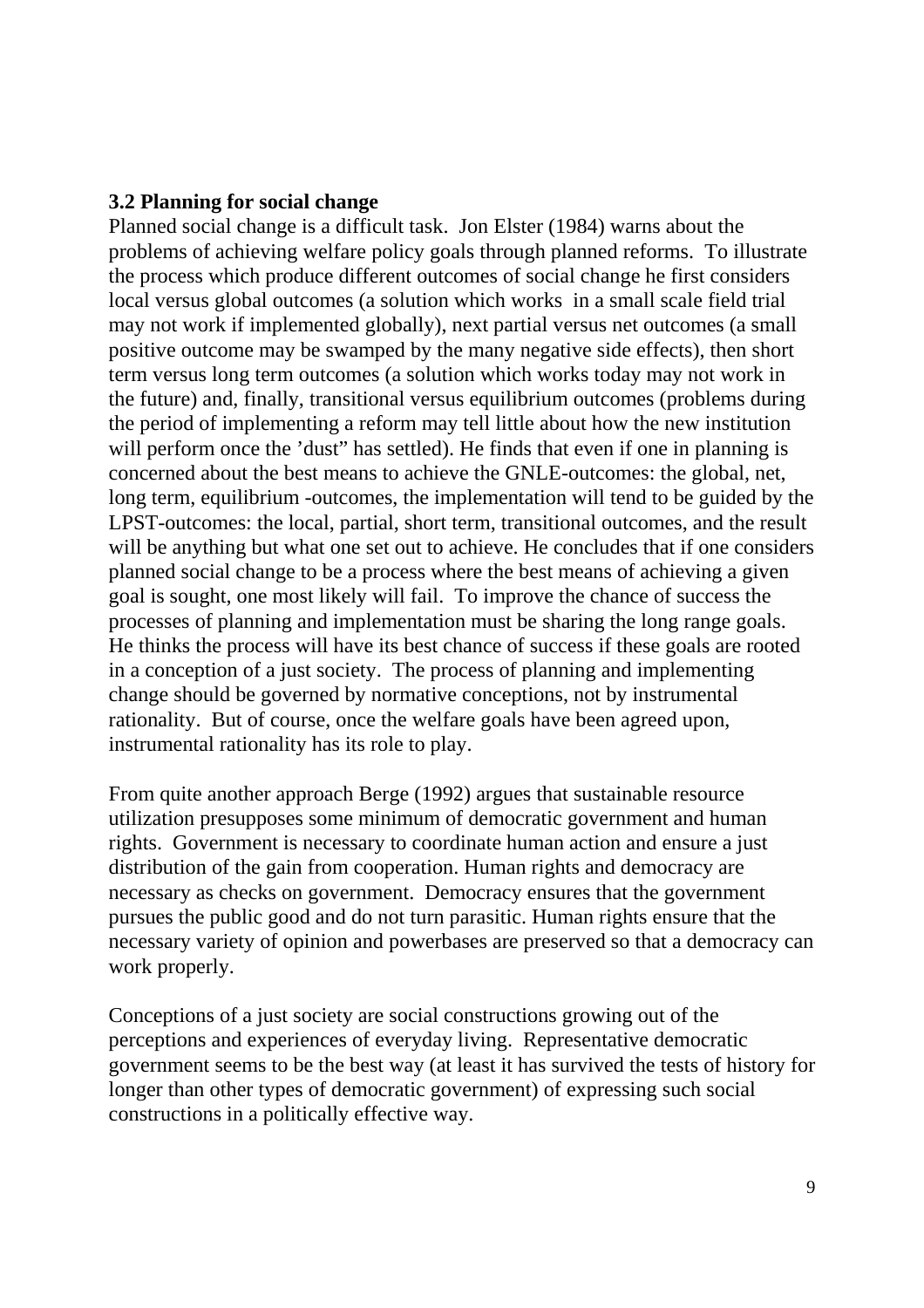Concern for social justice and sustainable resource management thus suggests that decisions on social change ought to be made with the informed consent of the population who will be living with the consequences of the decisions, and that this can be done in a fairly effective way through a representative democracy committed to human rights.

If one accepts that the core problems of Ukrainian society are the system of property rights and the system of centralized decision making, the admonitions of Elster would lead to a focus on two issues: 1) the legitimacy of the distribution of rights and duties of resource use (the property rights system), and 2) the legitimacy of the decision making system for planning and implementing change in the distribution of rights and duties of resource use (the political system).

These larger questions of social change have to be resolved by the Ukrainians themselves in an ongoing political process. However, the contributions of research can be significant in both describing the existing situation and in pointing out alternative ways of achieving change. Based on current understanding of the problems of collective action (see e.g. Ostrom 1990, Sandler 1992) some guidelines for designing decision making and distributional systems can be recommended. The application of such recommendations has, however, to be rooted in an accurate understanding of the current situation and the cultural values of the society.

#### **3.3 The Case of Vojkovsky**

A basic understanding of the cultural and organizational dynamic of local communities in the Ukraine must be based on studies of some of them. A study of the state farm Vojkovsky and the village communities Vojkovo and Sofioka, depending on it, can contribute to a general understanding of rural society.

Given that the existing form of central control is one of the problems of Ukrainian society, some of the initiatives of reform must come from below, from the local communities. Creating a local sphere of legitimate decision making needs the will and ability to utilize such limited power and the acceptance of the sharing of power by central authorities. Communities wanting to take the initiative to shape their own future, need information about themselves going beyond the everyday knowledge of their inhabitants. This can be provided by outsiders, but the description of current status needs to be corrected, digested and acted upon by the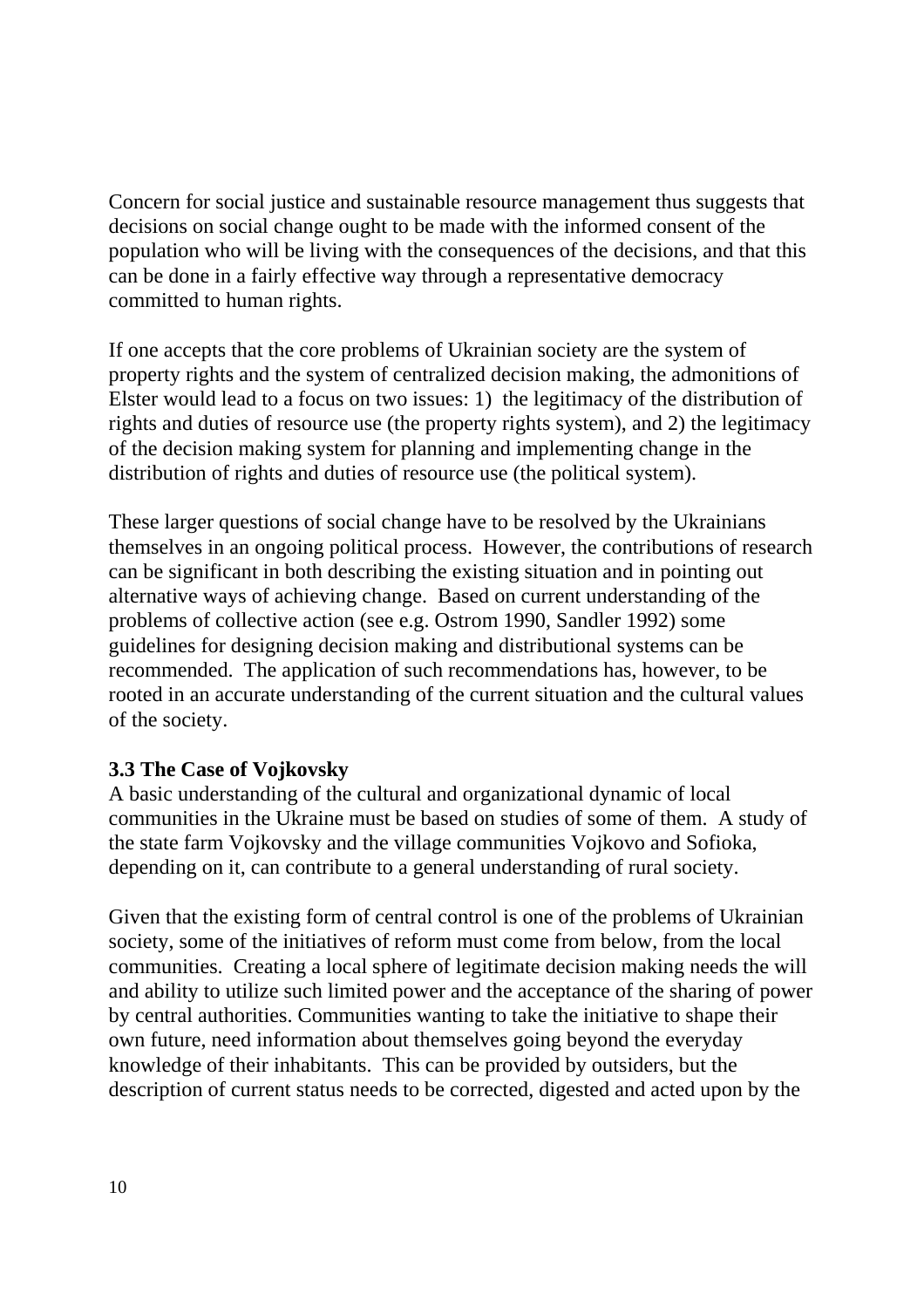members of the local community. The decisions on what to do and how to do it should be taken only by those who will be living with the consequences.

Thus the goals of a research project directed by Agricultural University of Norway will be twofold. On the one hand, the main purpose will be to pursue scientific questions like the interrelations of property rights systems and organization of society. On the other hand, it will be a goal to give the best available advise to the management of Vojkovsky and the members of the local community in their efforts to improve the performance of the local economy and achieve higher standards of living.

Any advise worth listening to must be based on insights into how a small community like Vojkovsky functions. Comparisons of the community of Vojkovsky to what we know of west European communities, will point out the range of possibilities in a more effective way than theoretical considerations or practical inventiveness will be able to do alone. The second goal of the research project thus depends on the success of the first part.

### **3.4 Understanding the interrelations of property rights systems and organization of society.**

The system of acts, laws, and customs legitimating the possession of rights to utilize resources, can be characterized in various ways. The security of tenure and the ability to exclude those without rights to a resource are among those considered of most significance. Security of tenure implies some requirements which most easily can be fulfilled by cultural acceptance of the possession and the various rights and duties defining ownership including the right to the benefits from possession and the right to sell it as well as the duty to pay taxes levied on the possession and to obey regulations affecting it. Cultural acceptance of the rights and duties of ownership also includes a commitment from the state to back the ownership by physical power if need arises. It should be stressed that this also implies a practical everyday acceptance of the inequalities entailed by the distribution of property, even if much public policy is directed at alleviating the consequences of them.

The ability to exclude implies both the ability to monitor use of the resource and rights to call on legitimate power if infringements are detected. Seen from the perspective of the state, the need is for some means to validate that a claim to possession, or a call on the power of the state, is legitimate. To this end various forms of bureaucracies and legal procedures have been invented. This technology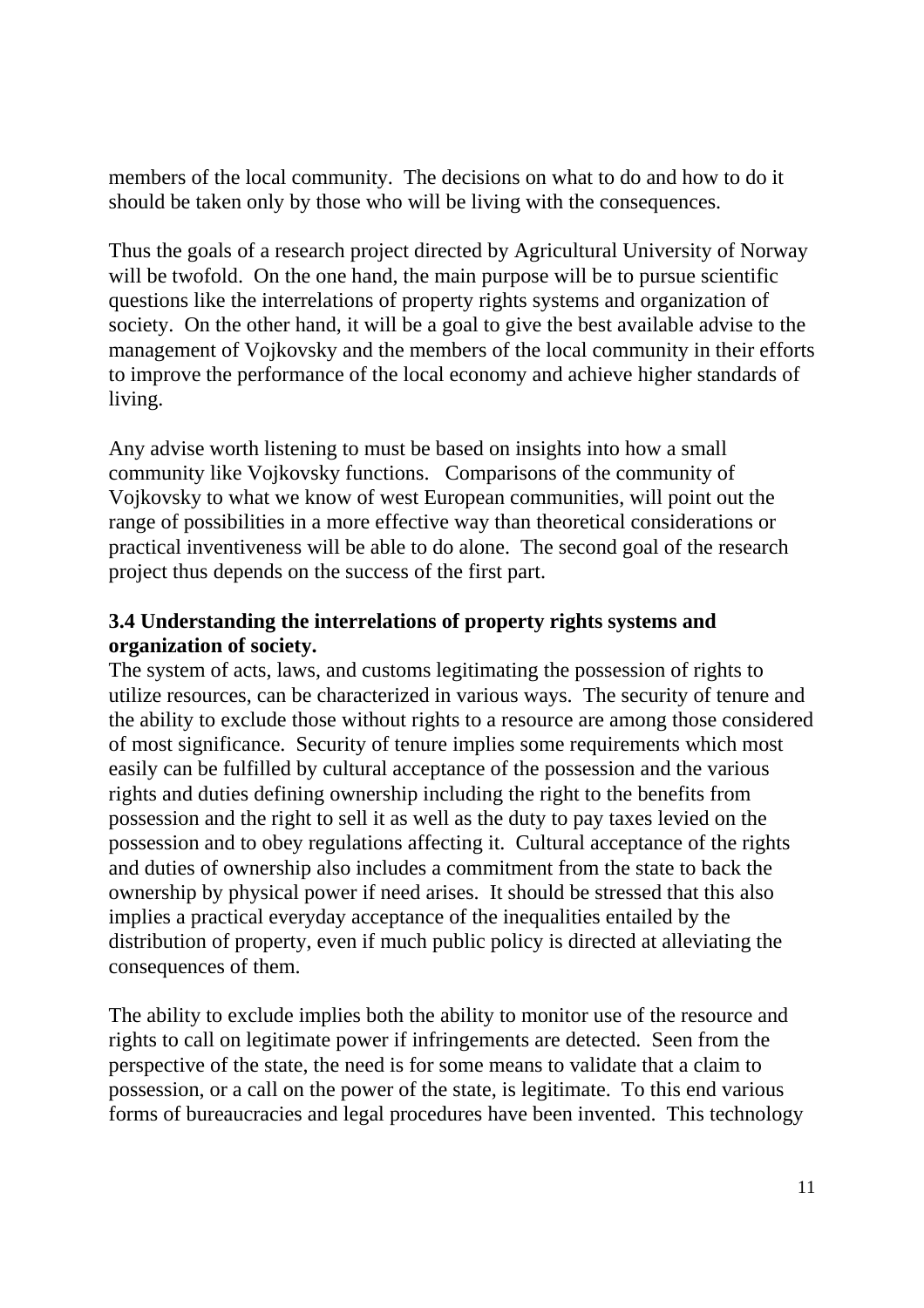of property rights, usually called the cadastral system, is an indispensable tool for any state interested in performing the services its citizens require to monitor and utilize their resources in a long term perspective. If a society wants to change its system of property rights, the technology needs to be changed. One of the more important applications of this technology is to the ownership of land. One goal for Agricultural University of Norway should be to investigate the state of the existing technology.

#### **3.4 Understanding the interrelations of central and local power**

Based on a broad range of research it is taken for granted that reorganizations and changes aimed at facilitating the efforts of ordinary people to improve their standards of living, will only succeed by directly involving the people themselves in the reorganization (Ostrom 1990). However, even though local participation in decision making is important, there are also problem areas which cannot be solved by local bodies. For these areas there is a need for central control and authority. A second goal of the Agricultural University of Norway should be to separate those areas where central control and authority are needed from those areas where local decision making are needed and to study the feasibility of rearranging the decision making procedures along such lines. This is a large task, but a step towards this goal can be taken by trying to understand exactly how the public and private economies of a local community like Vojkovsky are intertwined and linked to the central decision making levels.

#### **3.5 The institutionalization of social change**

One way of characterizing the difference between the East and the West during the past century, is to say that while the East has a revolution every now and then where an overhaul and change of the institutional infrastructure is attempted (the degree of success is questionable), the West has initiated a system where social change is more of a continuous process. Reorganization and reallocation of rights and duties are the order of the day, not the exception. Much of these change processes are market driven, either directly as a consequence of the competition or indirectly as anticipations of consequences and adaptions to market forces.

Education and re-education has come to play a more and more central part of this process of change. Primary education ought to impart enough flexibility for people to be able to take on tasks not yet invented. Where this fails, a system of continuous on-the-job training and occasional intensive upgrading of skills as well as complete re-education has developed as a more and more central feature of labor in liberal market economies.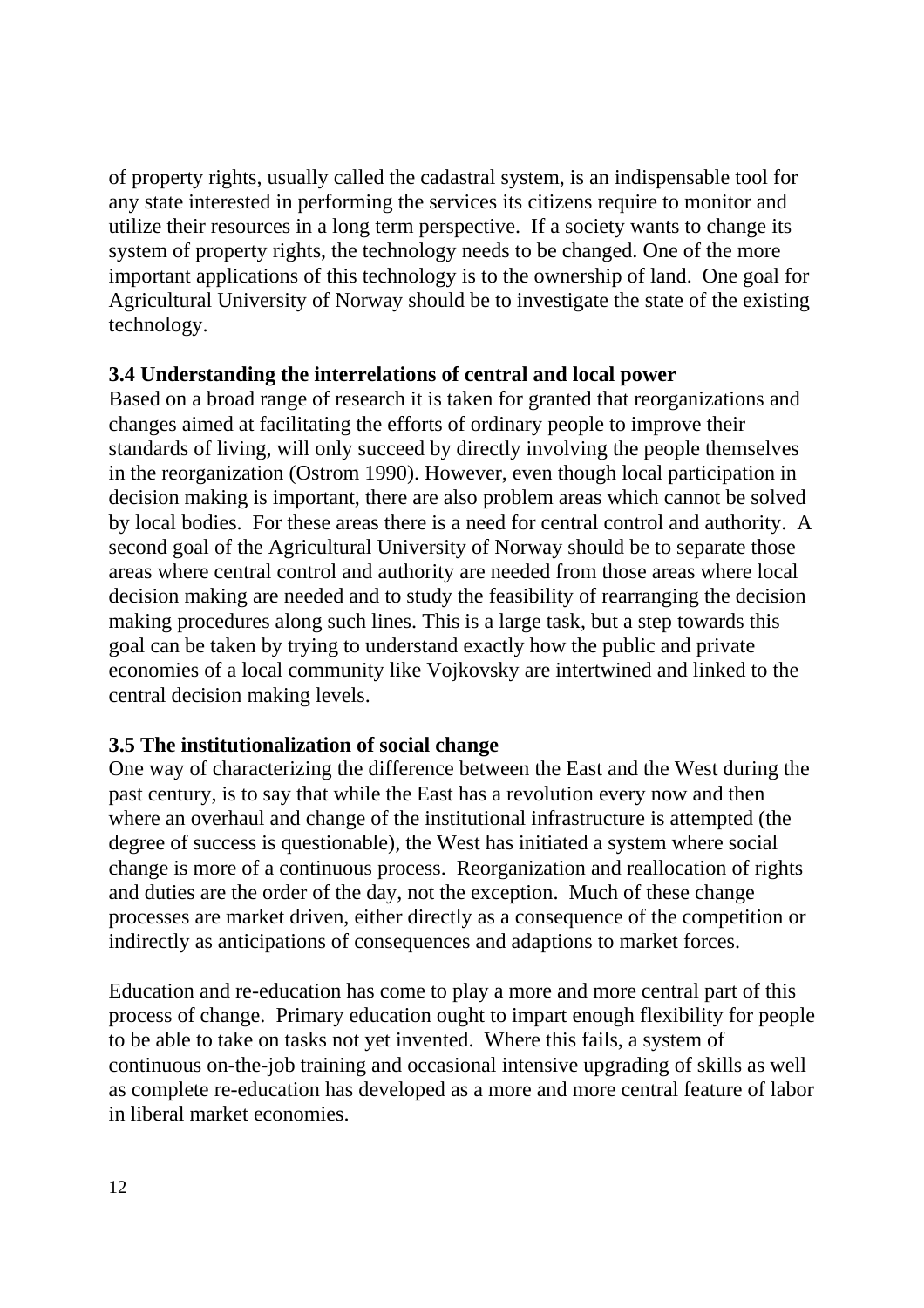Societies in transition from a state property rights system to a private or marketoriented property rights system will need a massive re-education of its population. The requirements for education and ways of doing it need to be explored at all levels. For the Agricultural University of Norway it should be a goal to investigate the requirements of the agricultural labor force. This must start with a study of existing qualifications of the labor force and a survey of the various requirements of alternative forms of organization. The focus should be on the short term feasible forms of organization rather than the possible end forms after all conceivable reforms have been implemented. A system of continuous change has to be shortsighted and cater to the needs of the immediate future. The long term plans should, however, be a part of the general background and guide for the short term decisions.

## **4. PREVIOUS RESEARCH**

## **4.1 STUDIES OF VOJKOVSKY BY STUDENTS.**

#### **4.1.1 Course papers**

So far, two groups of students from the Agricultural University of Norway have conducted research in Ukraine as part of their course work. Their research can to some extent be seen as feasibility studies for the Agricultural University of Norway. Therefore, it is worthwhile to consider their main conclusions. Moreover, these studies helped testing out - although in a modest manner - a particular research design as well as various collaboration forms with key actors in Ukraine.

**Onsaker Berg et.al. (1992)** discuss the possibilities of family farms and workers cooperatives as models for agricultural organization in Ukraine. They asked about the attitudes the farming population has towards different models of organizing in the primary production. The aim of Onsaker Berg et.al.(1992) was to explain and interpret these attitudes.

Their target group was employees of three state farms in Ukraine (among others Vojkovsky State farm). The study indicated that there *is* a social and cultural basis for both the family farm and the workers cooperative farm in Ukraine today. These two ways of organizing agriculture can, and probably will, co-exist for many years to come. At the moment the existence of family farms presupposes the existence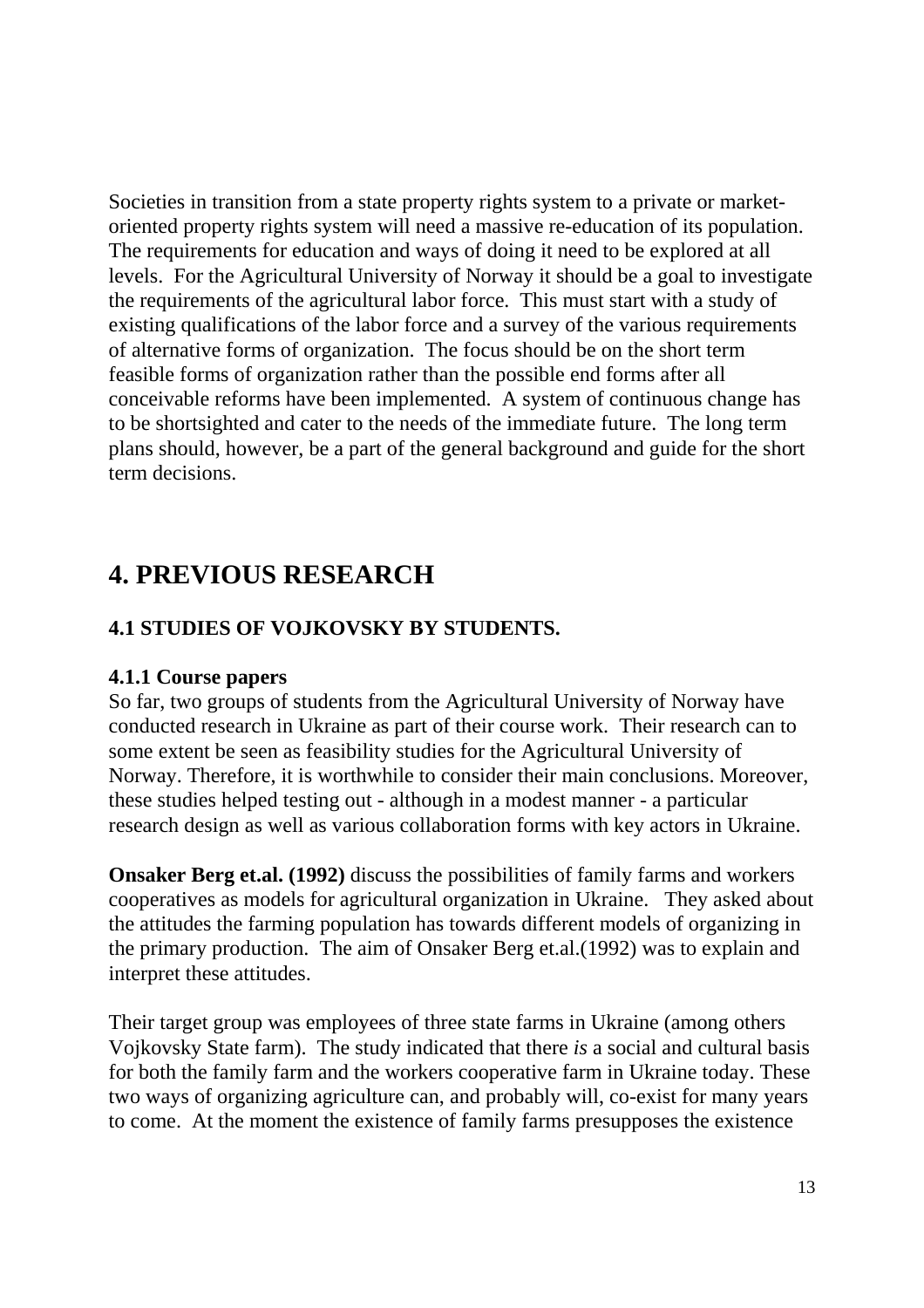of state or collective farms, because of the lack of buildings and machinery. This will probably change in some years, but Onsaker Berg et.al.(1992) found it unlikely that social or cultural attitudes would exclude any of the two models.

**Dille et.al. (1992)** conducted a study with similar focus, but with a somewhat different methodology. They explored the motivation and attitudes in a target group consisting of students at the Belaya Tserkov Agricultural College. The research was based on a general model, trying to explain the potential willingness to owning land. Based on this model, two main questions were elaborated: (1) What are the motivations, attitudes and possibilities existing for those who have interest in taking land, and (2) What obstacles, lack of motivations and attitudes keep people from taking land? Thus, the students were asked to express their opinions about the main prerequisites for a successful implementation of private (individual) agriculture in Ukraine. However, the analysis did not indicate any consistent pattern in the reasons people gave for wanting to take land. This might be due to the simple fact that the respondents were students. The questions might have seemed very hypothetical to them. The students had to answer questions about their future under conditions that seemed very unfamiliar and unsecure. Thus, the answers should be interpreted with great care.

#### **4.1.2 Master theses**

Two students from the Agricultural University of Norway have used data from Ukraine in their master theses. Hovland investigated the use of fertilizer while Skarsem investigated the interrelations of the state farm to its social environment. Although these studies for natural reasons are limited in scope, it is important for the research project to build on the experience they have given. During the student projects, the Agricultural University of Norway has extended its network of contacts to various sectors of the Ukrainian society. In order to do more extensive research these contacts are necessary.

**Knut Skarsem (1993)** from the Department of Economics and Social Science, the Agricultural University of Norway, conducted research for his Master of Science thesis at Vojkovsky State farm during the spring of 1993. The thesis was financed by "Agroventure Ukraine".

Skarsem examined different organizations present in the immediate surroundings of Vojkovsky State farm, and asked the question: How do the state farm Vojkovsky interact with other subsystems of the social system in order to solve public problems of the villages Sofioka and Vojkovo?. A precondition for asking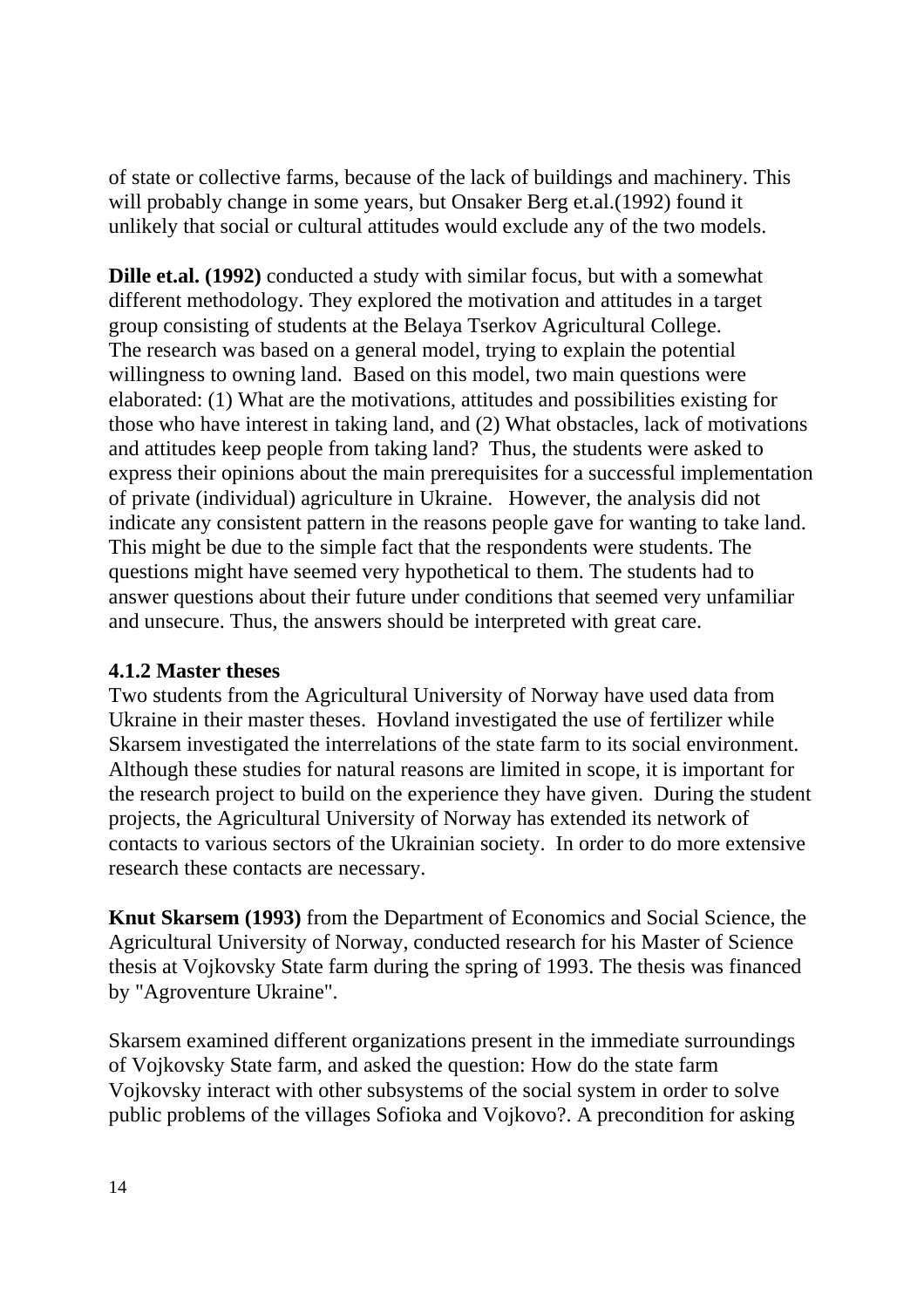this question was the assumption that the welfare of the local community was the ultimate goal of the state farm. It was found that Vojkovsky state farm undertakes an extensive range of activities. Its primary goal of maximizing the community's welfare may be split into a number of subordinate goals like efficiency in production, employment for all, equal allocation of benefits and so on. Many of these secondary goals are in conflict with each other, making the complete set of goals impossible to achieve. The result is at best a compromise where the most important issues are emphasized. The observed performance of the State farm, however, suggests that the opposing interests lead to indecision. A remedy for this unhealthy situation would be a separation of different activities into independent organizations. The most realistic way to do this would be to strengthen and develop the existing organizations of the local community like the Trade Union and the Village Council. The state farm, then, could concentrate on the task of financing the activities by maximizing the profit from its production, but, of course, also here subject to necessary constraints from the welfare goals.

Further, Skarsem found that the households of the two villages and the state farm had a relationship approaching symbiosis. The three parts are mutually dependent on each other, and they all benefit from the cooperation. He suggests that the role of the households as primary production units and the state farm as an intermediate organ for buying and selling could be developed further to the benefit of all parties. A precondition for a beneficial cooperation is that the households and the state farm share the same basic goals for their activity. This is probably best guaranteed by the individual households having some kind of ownership rights in the state farm.

**Gunnar Hovland (1992)**, Department of Economics and Social Sciences, the Agricultural University of Norway, conducted research for his Master of Science thesis in Ukraine during the spring of 1992. In his thesis Hovland discusses how the plan economy system of the Ukraine was allocating fertilizer, compared to market economy system in Norway. His findings were as follows:

- Plan economy allocation of fertilizer was 81% of estimated agronomical optimum for wheat.

- The Ukrainian price level of February 1992 would make it unprofitable to use any fertilizer at all in a market economy system.

- Assuming exposure to market economy and US price levels for wheat and fertilizer, allocation of fertilizer would reach 85% of the agronomical optimum. - Given Danish prices or Ukrainian prices of 1987, 100% of the agronomical optimal level of fertilizer for wheat would be reached.

15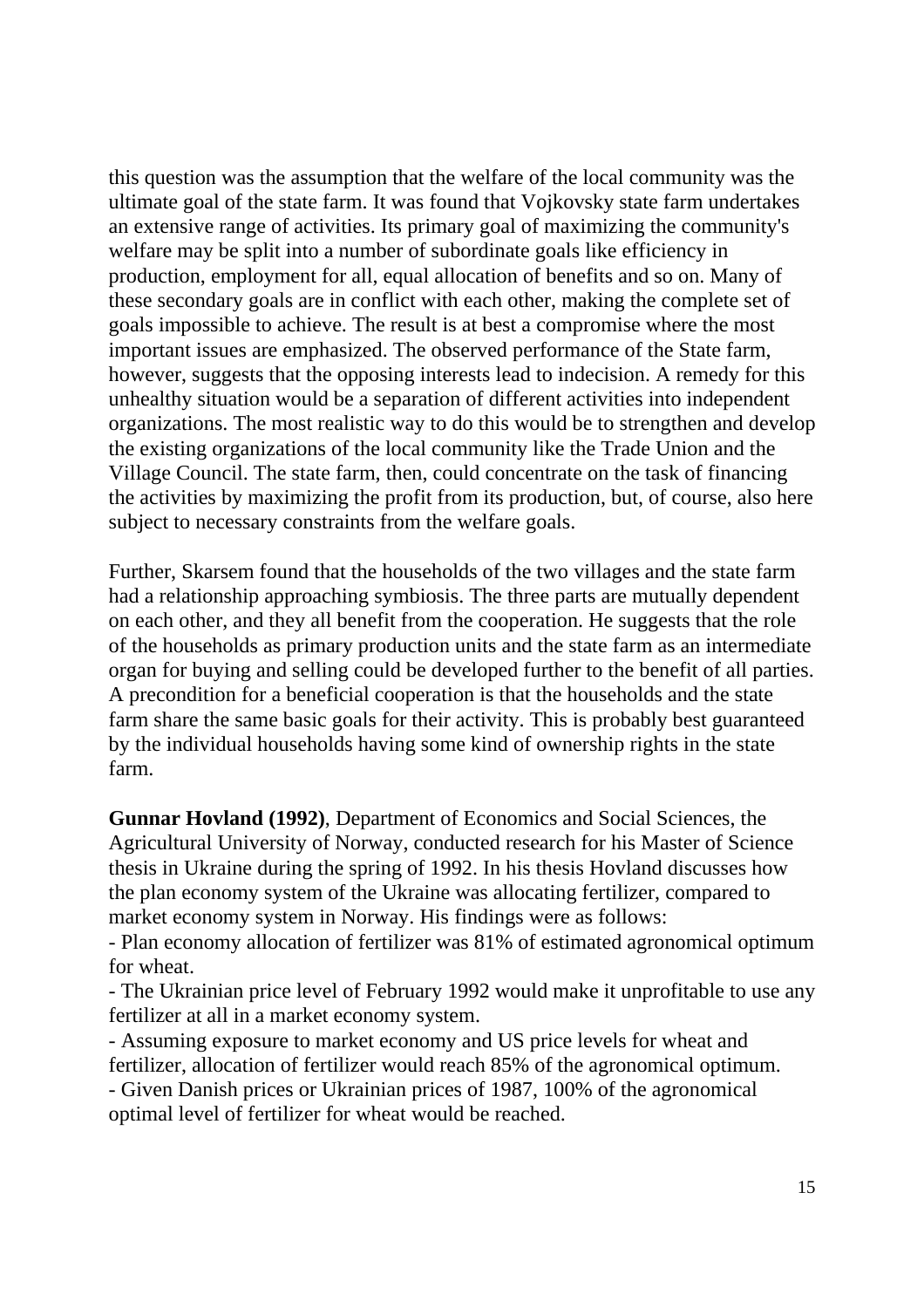- Allocation of fertilizer to wheat in Ukraine in 1987 was 94% of the level US prices would generate, and 81% of the level Danish prices would generate. - The volume of fertilizer used for wheat production decreased by 25.9% from 1987 to 1990. Reasons for this decline could be the fall of the plan economy system at the end of the 1980ies, possible overuse in 1987, increased utilization of manure, priority of limited financial resources, fertilizer not considered the minimum factor of the production, increased exports, reduced imports or reduced production.

- The demand for fertilizer in a future market economy in Ukraine will most likely be in the range 85% to 100% of the agronomic optimal need in wheat production. To satisfy the demand Ukraine first must reduce losses in the distribution system. Then the republic has the possibility to either increase production, reduce exports or increase imports to satisfy the demands.

## **5. "RURAL DEVELOPMENT AND SOCIAL CHANGE IN UKRAINE": THREE SUB-PROJECTS**

The Agricultural University of Norway will use the opportunity to pursue certain aspects of these basic questions outlined above in chapter 3 through a study of Vojkovsky state farm.

Research fellows Erling Berge (Department of Land Use Planning) and Svein Ole Borgen (Department of Economy and Social Sciences) visited Vojkovsky and various scientific institutions in Kiev in the period 7th to 11th of June. They identified two short term research assignments. One is concerned with the organization of various lines of production at Vojkovsky, the other is concerned with interrelations of welfare production and business production at Vojkovsky. The third project grows out of the concern for property rights systems. By focusing on the community of Vojkovsky one aspect of this problem, the opinions of the people of Vojkovo and Sofioka about rights and duties in relation to the use of land, can be investigated. This will shed some light on the more general questions of property rights in Ukraine.

We have already presented the history of the relationship between the Agricultural University of Norway and Vojkovsky. The research project is based on our present understanding of Vojkovsky, and will investigate some poorly understood issues here. Our understanding of the various issues has to be grounded in the pattern of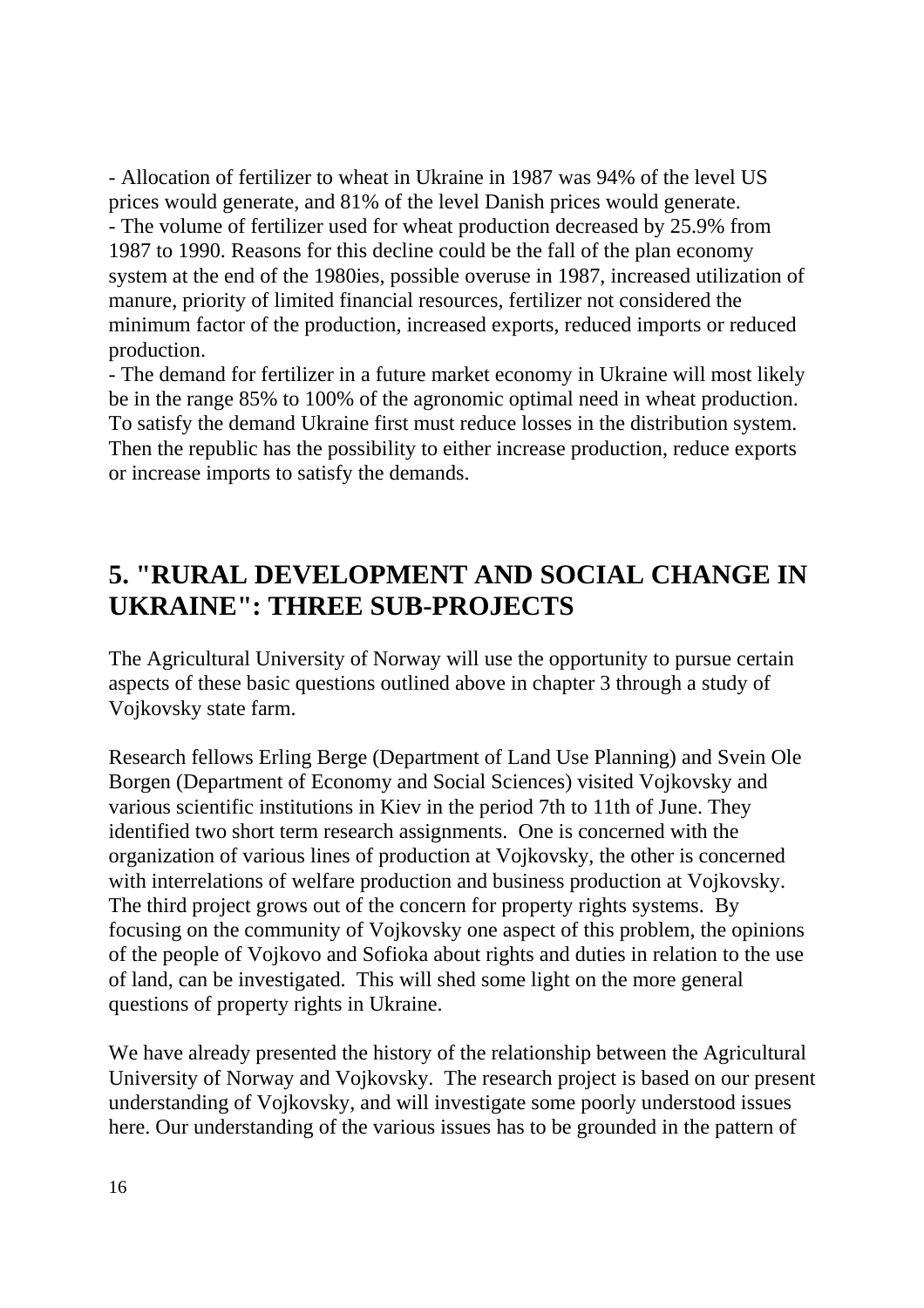thinking of the people at Vojkovsky as well as knowledge of the general context within which they are working.

## **5.1. Contextual factors for the study of Vojkovsky**

5.1.1 \* Some basic characteristics of state farms as instruments of Ukrainian plan economy.

Vojkovsky state farm has to be analyzed as an open system. The context of Vojkovsky is to be explicitly included in our analysis. State farms are set up and developed within a specific logic, given by the Ukrainian economic planning system. Although this particular way of reasoning now is severely challenged by the market oriented logic, it obviously defines some basic premises for the functioning of Vojkovsky both seen as a production unit and as a welfare commune. Thus, some aspects of the Ukrainian planning bureacracy are to be examined and interpreted. The significance of the state order system together with the corresponding procedures for reporting and control are of particular interest. They are important to give an idea of the scope of freedom in strategic decisions for Vojkovsky state farm.

## 5.1.2 \* Analysis of goal structure of Vojkovsky state farm

The goal structure of Vojkovsky has to be discussed. Based on our present understanding of Vojkovsky, its seems reasonable to discuss the goal structure in terms of a **coalition** between the interests of the owner (the state), the management, the employees, the local society, and the trade union. These interests are sometimes overlapping, and sometimes conflicting. The specific goal structure develops over time through compromises between various interests. A more elaborated study will reveal the relevance of this broad frame of understanding, and bring in complementary perspectives.

## 5.1.3 \* The "production system" vs. the "welfare system1"

1

The preliminary studies of have pinpointed one essential issue; Vojkovsky state farm has to be seen partly as a production system and partly as a welfare system.

<sup>&</sup>lt;sup>1</sup> A welfare system is a system for production and distribution of welfare goods. A welfare good can be defined as any product or service delivered to the consumers below (or above in case of "welfare bads") production cost (or market price) with the goal of affecting the distribution of its consumption (more equity in the consumption of goods and less consumption of bads).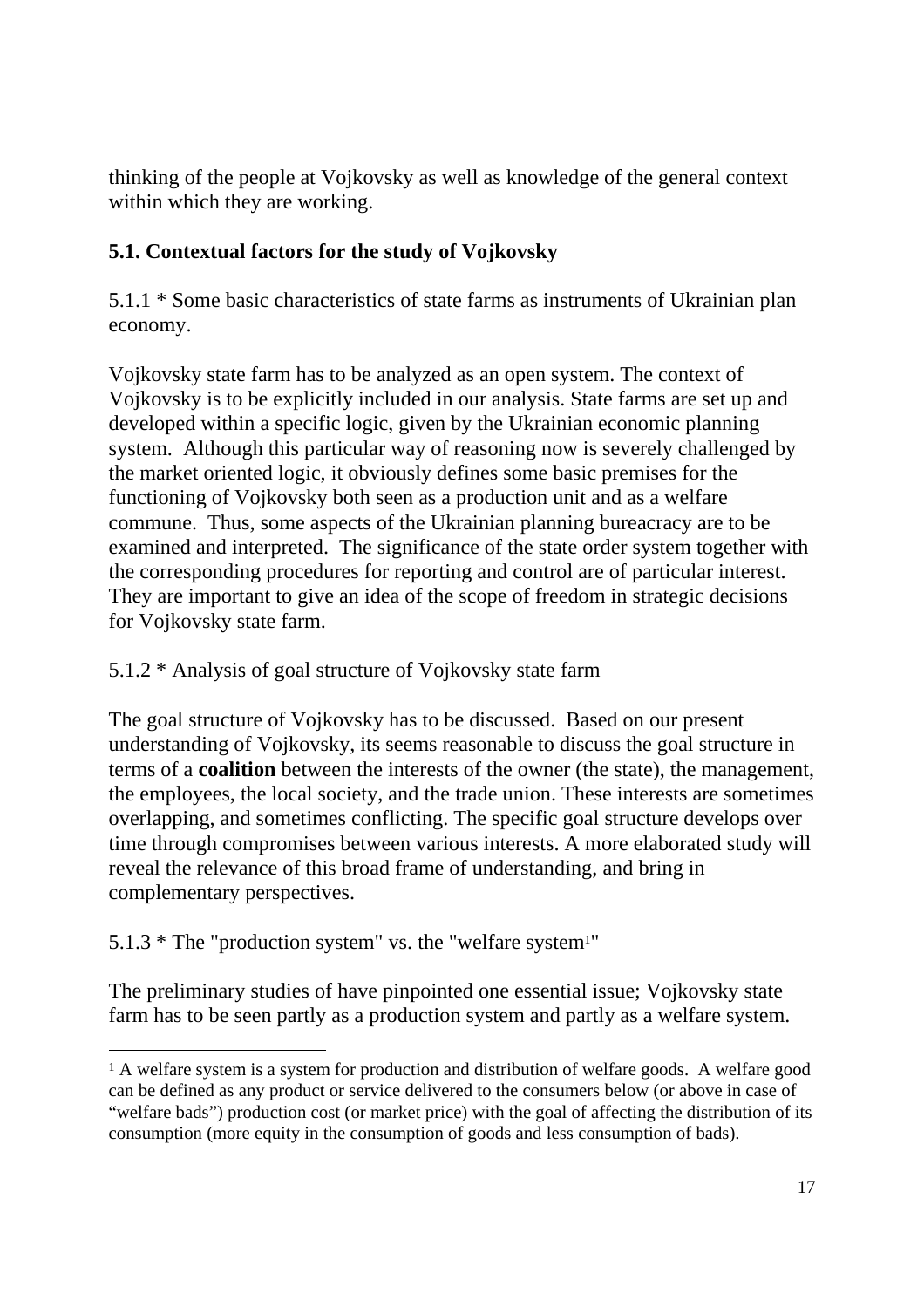The main goal of the production system is to produce agricultural products as efficiently as possible, following the state order. The main task of the welfare system is to secure proper living condition for the inhabitants. This system includes social security, health care, education, local infrastructure etc.. In principle, the production system and the welfare system follow different logics. Nevertheless, they are mutually dependent, like Siamese twins. The key to propose changes in both the production system and the welfare system is to analyze how they actually interact. A proposal for radical change in the production system - which is obviously possible - has to include a parallel impact study: How will the welfare system be affected, and what are the options for organizing alternative systems for welfare delivery?

Based on this broad picture, two tightly interrelated projects seem to be feasible within the time and budgetary constraints of the development programme.

#### **5.2 AN OUTLINE OF THE SUB-PROJECTS OF "RURAL DEVELOPMENT AND SOCIAL CHANGE IN UKRAINE"**

#### **5.2.1 Strategies for more efficient primary production.**

The overall goal is to discuss different models for increasing the efficiency of the primary production at Vojkovsky. As a point of departure, more work should be put into understanding the "state of the art" of large scale agricultural production. In describing the primary production the line between primary production and welfare production is to be traced throughout the farm.

The first task is to map and document the basic organizational structures and design parameters of Vojkovsky state farm. As a minimum, this mapping should give a broad understanding of the following design parameters of Vojkovsky state farm (cfr. Mintzberg, 1983):

- Design of positions (specific focus: job specialization, behaviour formalization, and training),

- Design of superstructure (specific focus: unit groupings, unit size),

- Design of lateral linkages (specific focus: planning and control systems, liasion devices), and

- Design of decision-making systems (specific focus: vertical and horizontal decentralization).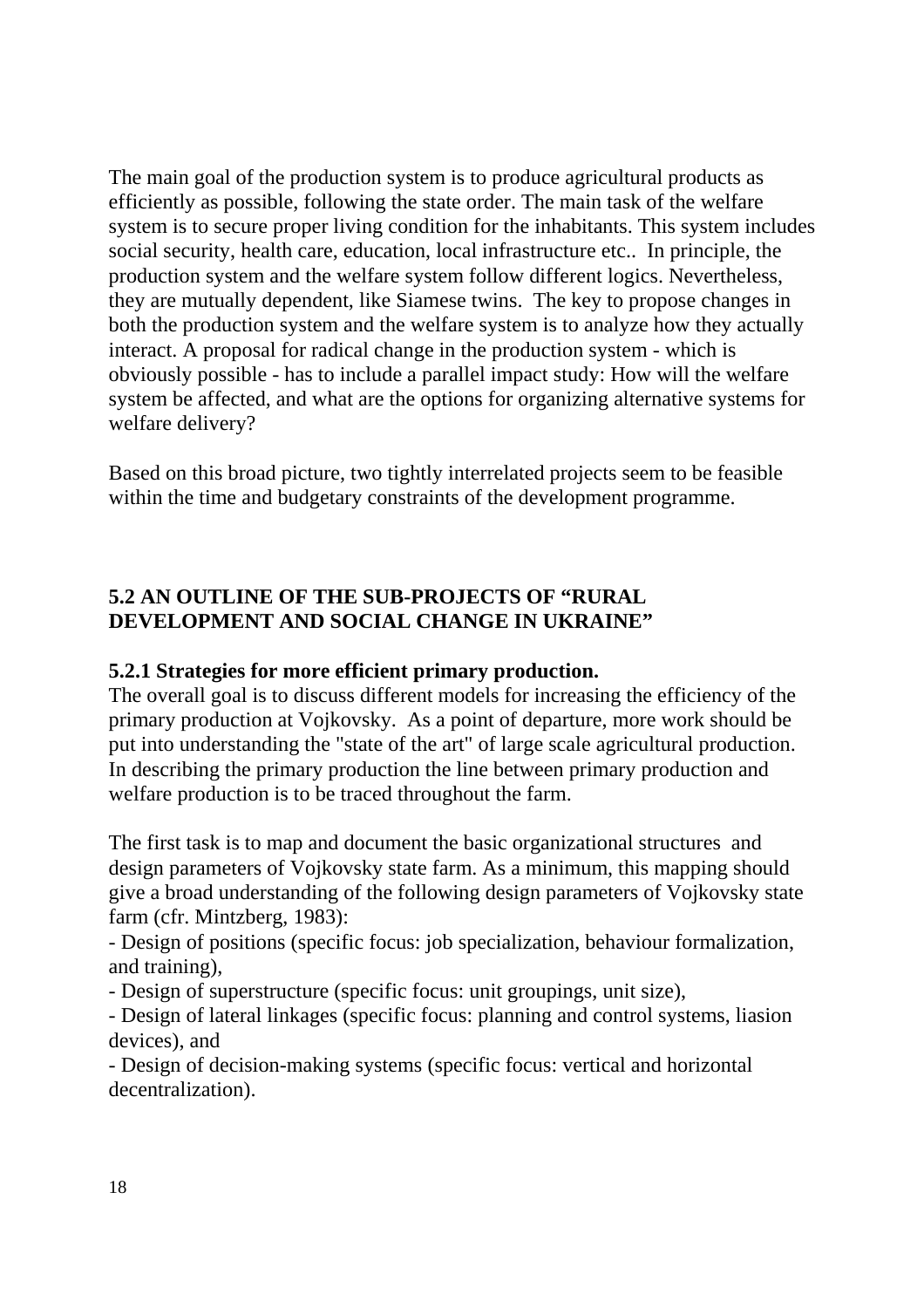The organization chart gives some relevant information, but is by no means sufficient. Our research will be based on an "in-depth" analysis of the main production lines (milk, meat, vegetables, fodder). Specifically, we want to discuss room for improvements as regards:

- overall task structure of the production,
- efficiency of the flow (value added) in the different production lines,
- capacity of the existing resources,
- incentive systems,
- qualifications, and
- linkages to the welfare system.

The qualifications of the labor force are of special interest. Reallocation of workers, training and recruitment must be based on the current situation as well as demands from a restructured production process.

For several reasons discussions on possible changes in these design parameters should be organized as a joint process (between the researchers and the "researched"): Our analysis needs to be constantly validated by leaders, administrators, and the employees. Moreover, to be feasible proposals to change systems, routines and habits must be understood and wanted by the people who will be using the new systems and routines. We do feel free to challenge their way of thinking and habitual practice, but there is obviously no use in proposing changes which are unwanted or misunderstood. The speed in the transformation process will eventually be set by the people themselves.

#### **5.2.2 The state farm as producer of welfare goods**

In line with the arguments mentioned above, an in-depth analysis of the production of welfare goods at Vojkovsky is needed. It is crucial to be able to distinguish between resources used for production of welfare goods and those necessary for the enterprise's primary activity. The flow of subsidies between and within various levels has to be recorded.

Basically, two questions are put forth in this project:

\* What kind of products and services (at Vojkovsky) could reasonably be defined as welfare goods, and what are their relative importance for the inhabitants?

In other words, we need a detailed understanding of how these goods are produced, and how the production of them is tied to the primary production of the farm. This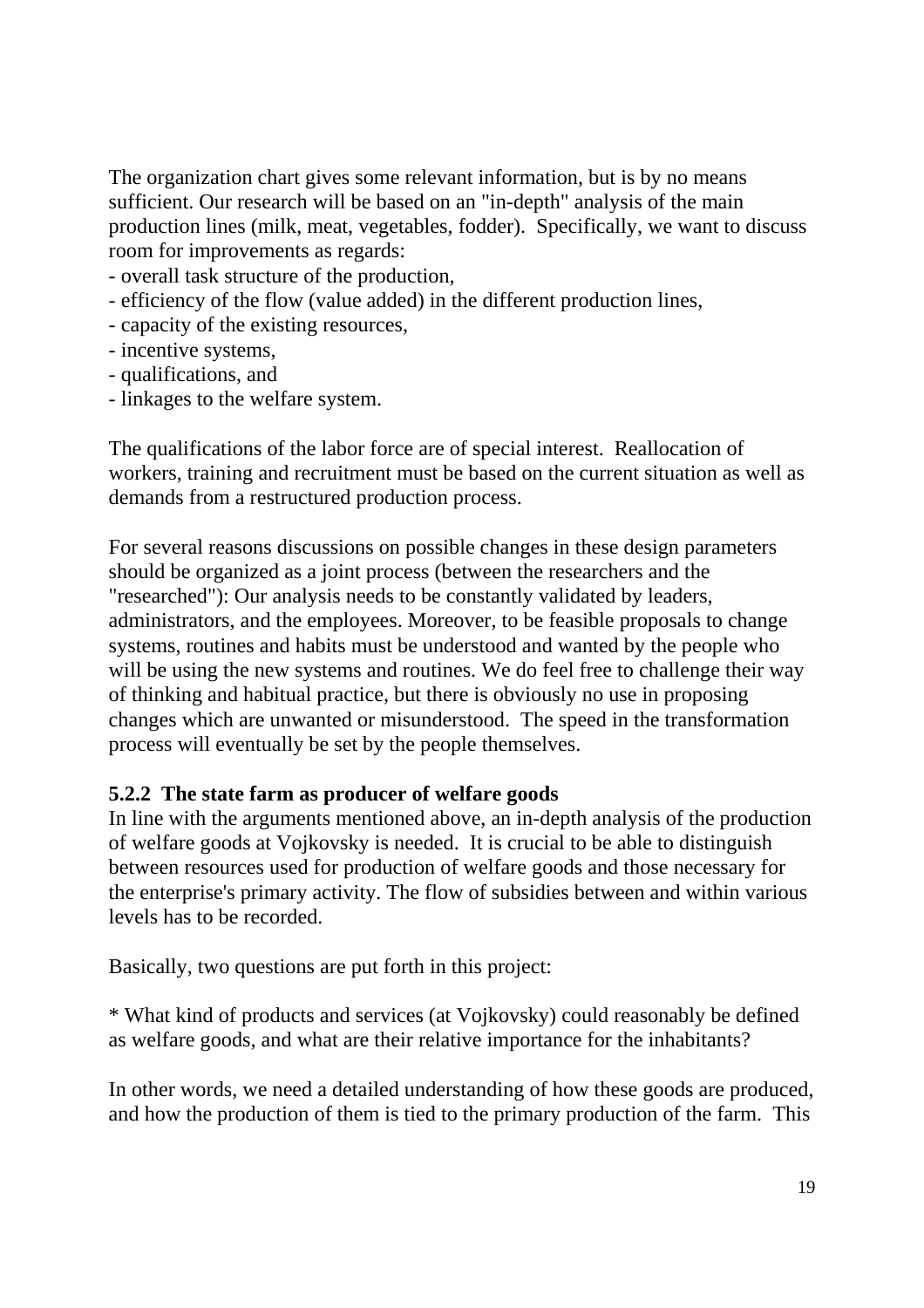requires a detailed investigation of the use of various resources necessary to produce the welfare goods.

\* What is the cost of the welfare?

The subsidies necessary to make any product a welfare good seem to be partly financed by the state farm, and partially by other sources (taxes etc.). To some extent, the goods might be "indirectly financed", in the sense that employees of Vojkovsky use their ordinary work time to produce them. Thus, the borderline between primary production and welfare production is of great interest. An analysis of the financial structure - and the relative importance of various sources requires information from the accounting system of the state farm (and maybe from the village administration as well).

Taken together, projects I and II should be able to supply the interested parties with a basic understanding of how the production of primary goods and welfare goods interact. This understanding is of great importance in clearifying which of the alternative strategies to choose in order to improve the functioning of the two systems.

#### **5.2.3 The Land Tenure System in Ukraine**

A precondition for improvement of living conditions through planned social change is a satisfactory property rights jurisdiction. Many changes have occurred in the body of laws. Information on how these changes work when put into practical operation is missing. An evaluation of the current system and suggestions for further development is necessary.

One foundation for a property rights system is the opinions and beliefs of the people affected by the establishment of a right. The process of "privatization" has a cultural component as well as a legal one. The cultural component can be studied at Vojkovsky. In conjunction with the two previous projects it will be possible to record some basic information about current attitudes to defining new rights to use the land of Vojkovsky.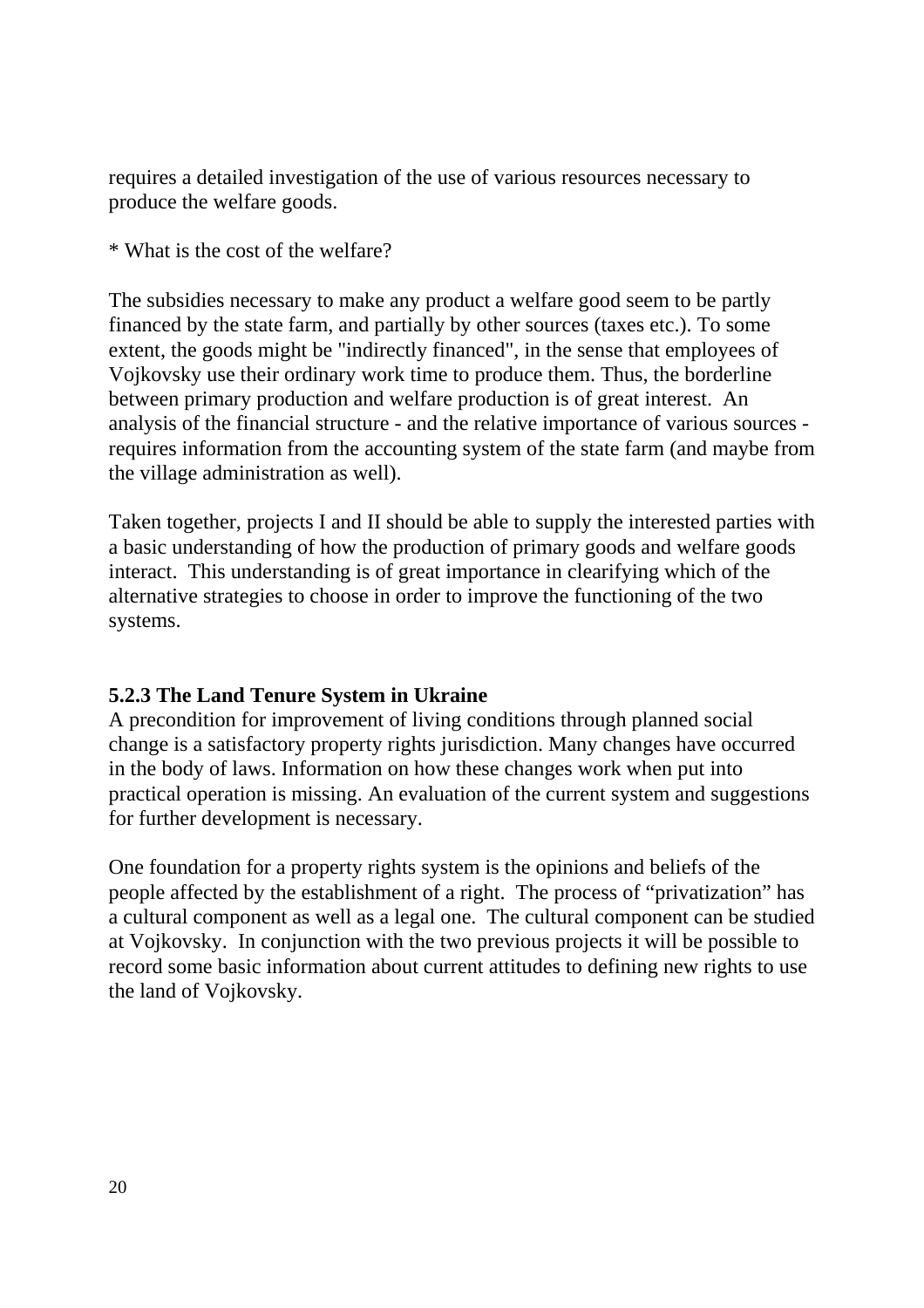## **6. ORGANIZATION OF THE SUB-PROJECTS AND BUDGET**

Erling Berge has been hired to coordinate the research project. The Department of Land Use Planning has, for the period 1st of August 1993 to 31st of December 1994, and in accordance with the general agreement with "Agroventure Ukraine", agreed to organize the following sub-projects:

#### Sub-project I and II.

In order to get started with the short term research tasks at Vojkovsky, Department of Land Use Planning will employ two research fellows (Ph.D. level); one Norwegian, Knut Skarsem, and one Ukrainian. Knut Skarsem will simultaneously prepare for a Ph.D. thesis on the topic "Rural development and social change in Ukraine". Funding of the thesis will be applied for separately from 1995. The Ukrainian research fellow is to be recruited in the near future. He or she will primarily assist in collecting data, but will according to his or her qualifications be given the chance of further education and research. The employment will be organized through an agreement of cooperation with the Ukrainian State Agricultural University or another suitable university in Kiev. Such an agreement is essential for the implementation of the research and publishing of the results.

#### Sub-project III.

The Department of Land Use Planning is involved in research on land tenure systems in Ukraine by research fellow Ann Heidi Ripnes and professor Hans Sevatdal. Their work will be integrated in the research project.

Research fellow Ann Heidi Ripnes, Department of Land Use Planning, is in the preliminary stages of preparing a research project suitable for her dissertation on land tenure in Ukraine. Her work is of a long term character, but constitutes an important part of the Agricultural University of Norway's total activity in Ukraine. The supervisor for her dissertation is professor Hans Sevatdal.

Professor Hans Sevatdal has since the start of "Agroventure Ukraine" been interested in the Ukrainian land tenure systems. His goal is to produce a survey of the current situation in order to evaluate and recommend further developments towards an adequate cadastre. This task would require full time engagement and stay in Ukraine by professor Sevatdal for three months in 1994.

To do the first two projects the Department of Land Use Planning has been awarded NOK 770.000 by the East Europe Council.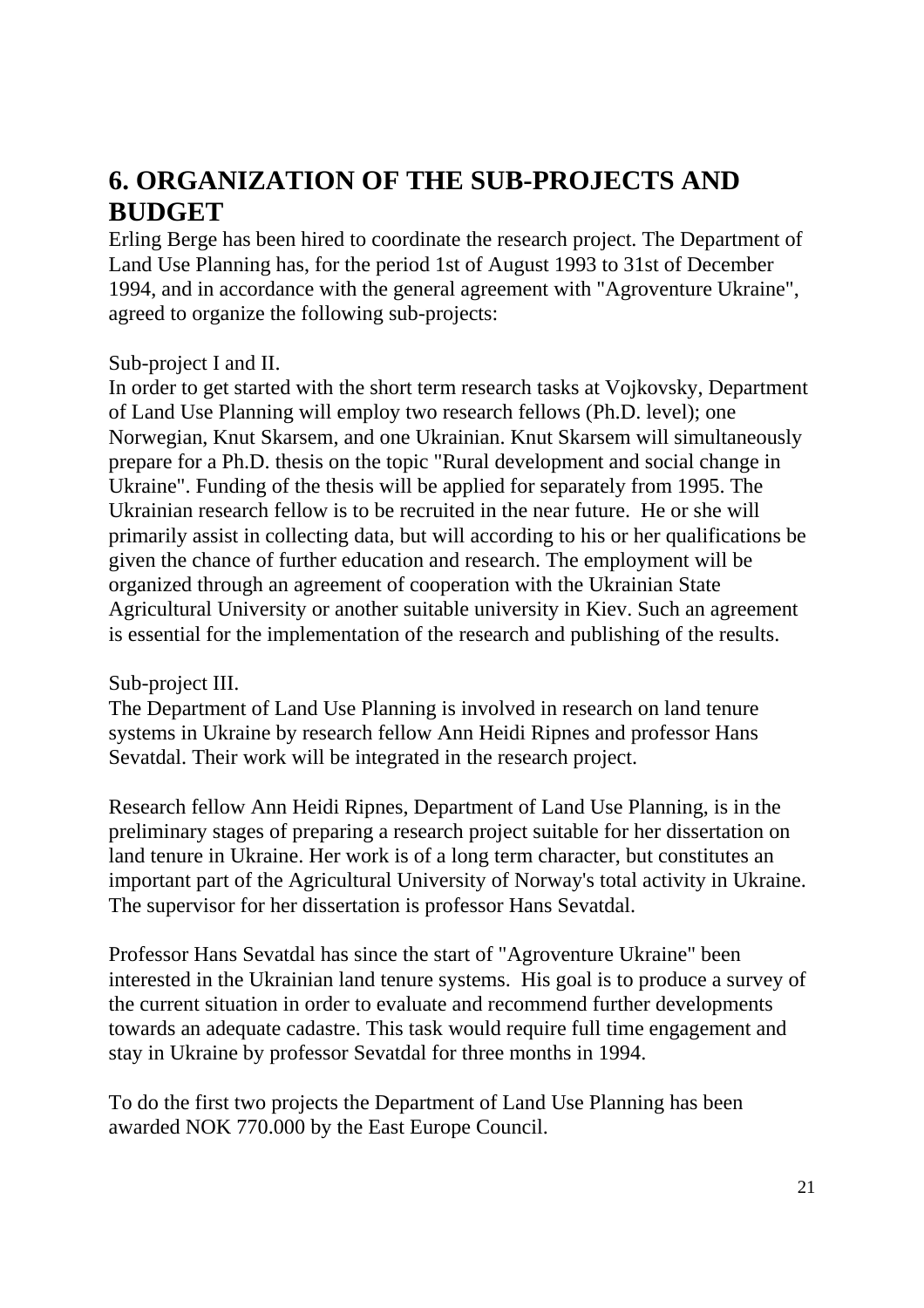## **7. REFERENCES:**

Apeland, Jakob, Halvard Baugerød, Øystein Berge and Hans Sevatdal, 1992: "Sluttrapport forprosjektet Agroventure Ukraina. Agroventure Report 1/92." Ås, The Agricultural University of Norway

Berge, Egil and Lars Sjøflot, 1990: "Rapport fra besøk og Landbrukssymposium i Kiev, Ukraina, Sovjetunionen - 11.-17. februar 1990.", Ås, The Agricultural University of Norway

Berge, Erling 1992 "Democracy and Human Rights as Preconditions for Sustainable Resource Managment", paper presented to the **3rd Common Property Conference** of the International Association for the Study of Common Property, Washington, D.C., 17.-20 September,

Dille, Ola Kristian et.al. 1992 "The Reorganization and transformation of Ukrainian agricultural production",

Ås, The Agricultural University of Norway

Elster, Jon, 1984: "Skeptiske tanker om samfunnsplanlegging" ("Sceptical thoughts on social planning"), pp.27-35 in **Forskning og fremtid** no. 1,

Hovland, Gunnar, 1992: "Plan Economic Allocation and Market Economic Demands due to Agronomic Optimal Need of Fertilizer. A Study of the Past and Estimation of Future Need of Fertilizer in the Ukraine."

Ås, The Agricultural University of Norway

Kaminski, Antoni Z. 1992: "An Institutional Theory of Communist Regimes. Design, Function and Breakdown.",

San Francisco, Institute for Contemporary Studies,

Mintzberg, Henry 1983 "Structure in Fives: Designing Effective Organizations". Prentice Hall Int. Inc., New Jersey.

Onsaker Berg, Dagrunn et.al. 1992: "Possibilities of Family Farms and Workers Cooperatives as Models for Agricultural Organiztion in Ukraine", Ås, The Agricultural University of Norway

Ostrom, Elinor 1990 'Governing the Commons. The Evolution of Institutions for Collective Action.", Cambridge, Cambridge University Press,

Sandler, Todd 1992: "Collective Action. Theory and applications.", London, Harvester Wheatsheaf,

Sjøflot, Lars, 1990a: ""Agroventure" - Jordbruksdrift i ny form i Ukraina - Prosjektnotat." Ås, The Agricultural University of Norway 09.04.90.